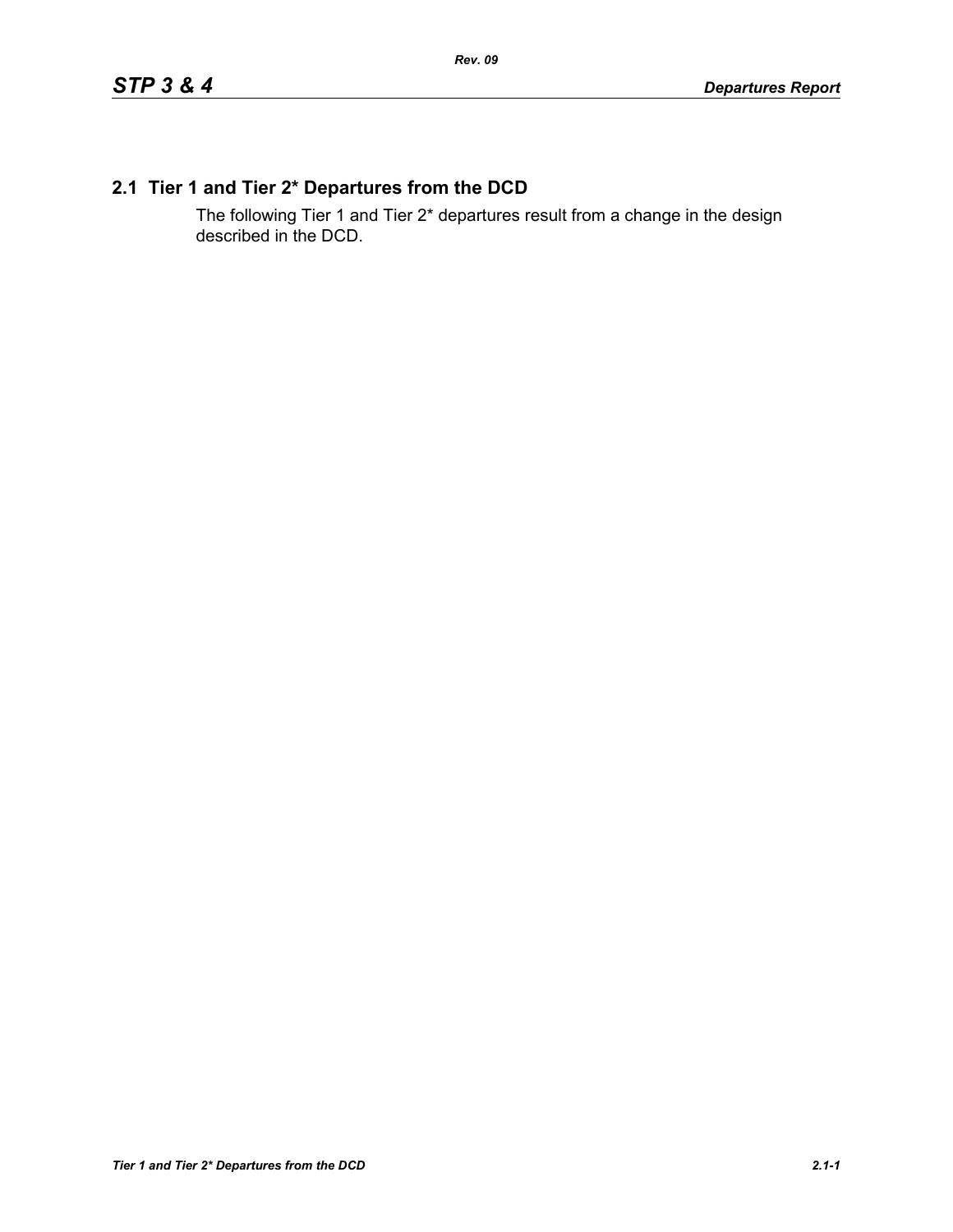# **STD DEP T1 1.1-1, Definition of As-Built**

## **Description**

This requested departure modifies the FSAR, Tier 1, Section 1.1 definition of as-built to clarify that the determination of physical properties of an as-built structure, system, or component may be based on measurements, inspections, or tests that occur prior to installation, provided that subsequent fabrication, handling, installation, and testing do not alter the properties. This clarification is not inconsistent with the original Tier 1 definition of as-built; it simply clarifies that some physical property determinations may be performed prior to the installation of a particular structure, system, or component, providing these properties are not compromised subsequent to the determination. It should reduce the likelihood of misinterpretation regarding adequate physical property determinations when pre-installation measurements, tests, or inspections are performed. The clarification is the same as the definition of as-built proposed by the NRC staff at a meeting with the industry on December 17, 2009 and as contained in NEI 08-01 (Revision 4, Draft E) *"Industry Guidelines for the ITAAC Closure Process Under 10 CFR Part 52,"* dated February, 2010.

## **Evaluation Summary**

This departure was evaluated per Section VIII.A.4 of Appendix A to 10 CFR Part 52, which requires that 1) the design change will not result in a significant decrease in the level of safety otherwise provided by the design; 2) the exemption is authorized by law, will not present an undue risk to the public health and safety, and is consistent with the common defense and security; 3) special circumstances are present as specified in 10 CFR 50.12(a)(2); and 4) the special circumstances outweigh any decrease in safety that may result from the reduction in standardization caused by the exemption. As shown below, each of these four criteria are satisfied.

- (1) As discussed above, the change provides clarification that will reduce the likelihood of misinterpretation regarding adequate determination of the physical properties of structures, systems, or components during ITAAC closure, and as such is an enhancement to the design that will not result in a significant decrease in the level of safety otherwise provided by the design.
- (2) The change is not inconsistent with the Atomic Energy Act or any other statute and therefore is authorized by law. As discussed above, the change represents an enhancement and therefore will not present an undue risk to the public health and safety. The change does not relate to security and does not otherwise pertain to the common defense and security.
- (3) Special circumstances are present as specified in 10 CFR 50.12(a)(2). Specifically, special circumstance (iv) is present, since the change represents an improvement based on the reduction in the likelihood of misinterpretation regarding adequate physical property determinations performed prior to structure, system, or component installation. Therefore, it will result in a benefit to the public health and safety.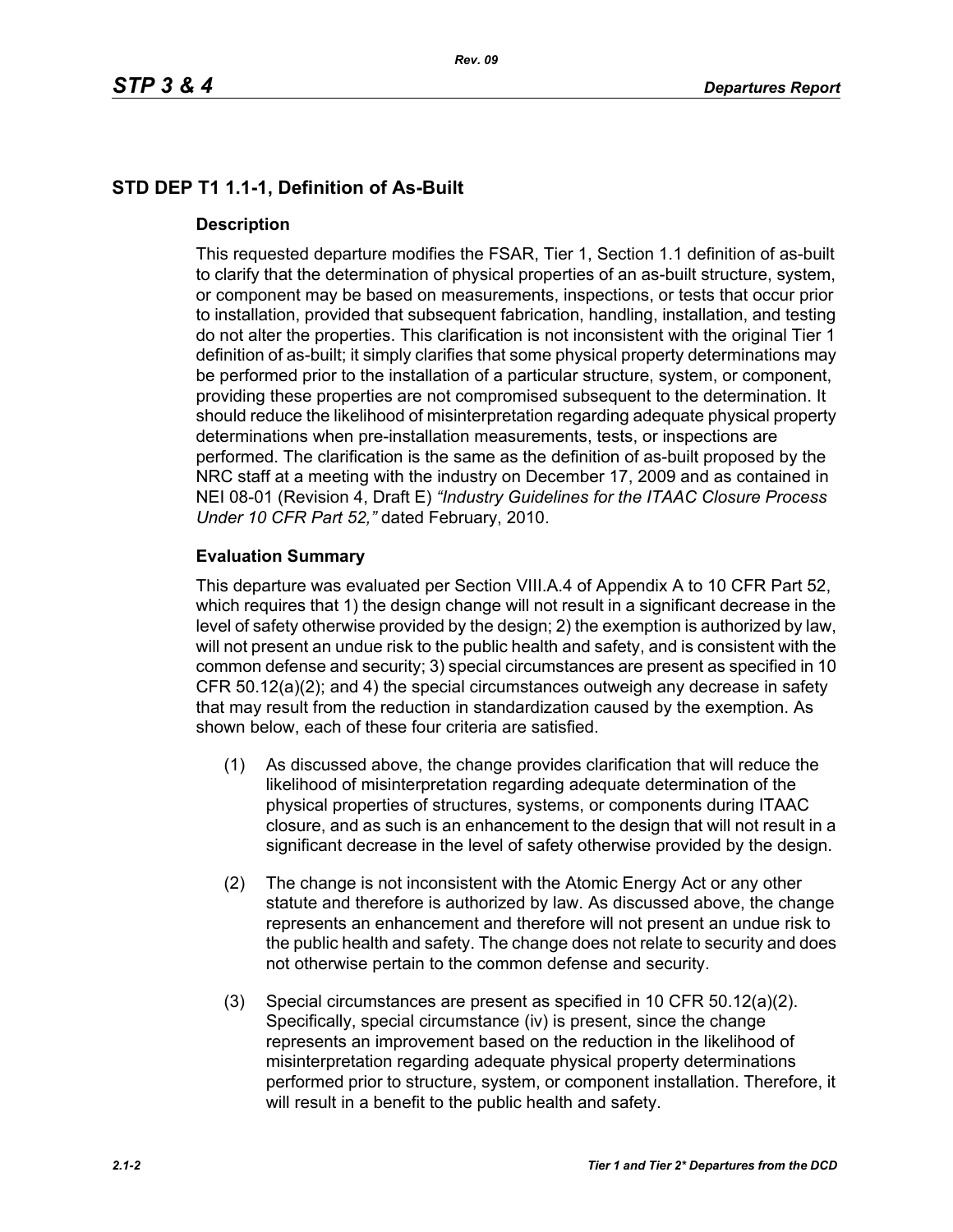(4) The special circumstances outweigh any decrease in safety that may result from the reduction in standardization caused by the exemption. Specifically, the change does not reduce safety, and does not affect the configuration of the plant or the manner in which the plant is operated. Further, this departure will form the reference-COLA for future COL applicants, thus the departure will likely not affect standardization. Any reduction in standardization resulting from the change in the definition of as-built will not adversely affect safety.

As demonstrated above, this exemption complies with the requirements in Section VIII.A.4 of Appendix A to 10 CFR Part 52. Therefore, STPNOC requests that the NRC approve this exemption.

## **STD DEP T1 2.1-2, Reactor Pressure Vessel System RIP Motor Casing Cladding**

#### **Description**

This requested departure modifies the description of the RIP motor casing to clearly indicate that some portions of the motor casing have cladding.

ABWR DCD Tier 1 describes the cladding applied to the interior of the RPV and indentifies areas of the RPV where there is no cladding. Specifically, DCD Tier 1 Section 2.1.1 states that there is no cladding on the RIP motor casing. The standard ABWR design for installed applications includes stainless steel cladding at two different locations of the casing. The RIP motor casings are clad with stainless steel only in the stretch tube region (up to the motor secondary seal) and around the bottom of the RIP motor casings where they interface with the motor cover closures. The requested departure modifies the DCD Tier 1 RIP motor casing design description to be consistent with the ABWR RIP motor casing design in current use. The design description in the ABWR DCD Tier 2 Section 5.3.3.1.1.1 is also clarified for consistency with Tier 1.

## **Evaluation Summary**

This departure changes the RIP motor casing to incorporate cladding in the stretchtube portion above the RIP secondary seal and at the bottom end of the casing near the closure of the motor cover.

This departure was evaluated per Section VIII.A.4 of Appendix A to 10 CFR Part 52, which requires that 1) the design change will not result in a significant decrease in the level of safety otherwise provided by the design; 2) the exemption is authorized by law, will not present an undue risk to the public health and safety, and is consistent with the common defense and security; 3) special circumstances are present as specified in 10 CFR 50.12(a)(2); and 4) the special circumstances outweigh any decrease in safety that may result from the reduction in standardization caused by the exemption. As shown below, each of these four criteria are satisfied.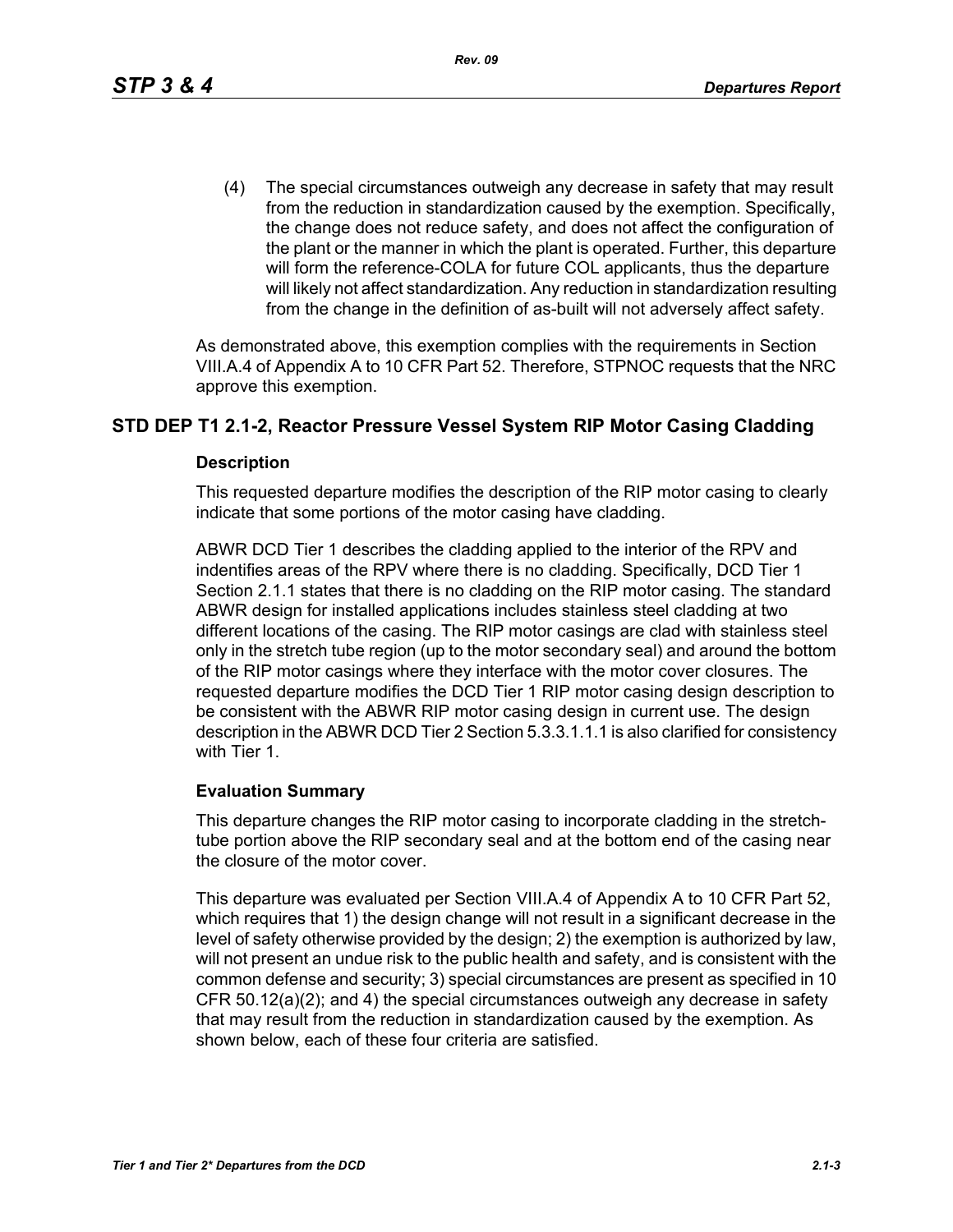*Rev. 09*

- (1) As discussed above, the design change provides protection of the RIP motor casing base metal, and as such is an enhancement to the design that therefore will not result in a significant decrease in the level of safety otherwise provided by the design.
- (2) The exemption is not inconsistent with the Atomic Energy Act or any other statute and therefore is authorized by law. As discussed above, the design change represents an enhancement and therefore will not present an undue risk to the public health and safety. The design change does not relate to security and does not otherwise pertain to the common defense and security.
- (3) Special circumstances are present as specified in 10 CFR 50.12(a)(2). Specifically, special circumstances (iv) is present, since the design change represents an improvement based on ABWR operating experience. The change is proven effective by operating history and therefore will result in a benefit to the public health and safety.
- (4) The special circumstances outweigh any decrease in safety that may result from the reduction in standardization caused by the exemption. Specifically, the design change does not reduce safety, and does not affect the configuration of the plant or the manner in which the plant is operated. Further, this departure is consistent with operatiing ABWR designs, and will form the reference-COLA for future COL applicants, thus the departure will likely not affect standardization. Any reduction in standardization resulting from the change in the RIP motor casing cladding will not adversely affect safety.

As demonstrated above, this exemption complies with the requirements in Section VIII.A.4 of Appendix A to 10 CFR Part 52. Therefore, STPNOC requests that the NRC approve this exemption.

# **STD DEP T1 2.2-1, Control Systems Changes to Inputs, Tests, and Hardware**

#### **Description**

The reference ABWR DCD Tier 1 Table 2.2.1 ITAAC Acceptance Criteria for Item 11 (i.e. associated with testing of one of the dual redundant non-Class 1E uninterruptible power supply at a time) states the "test signal exists in only one control channel at a time." This acceptance criterion was based upon an assumption that in the RCIS design implementation each channel of the dual-redundant RCIS controller equipment would receive power from only one associated uninterruptible power supply. However, in the final RCIS design implementation, only the power supply associated with the one non-Class 1E uninterruptible power supply being tested will become inoperable and both of the dual-redundant controller channels remain operational when this testing is conducted. The detailed RCIS design for the dual-redundant controller equipment is implemented such that each channel remains operational as long as either one of the uninterruptible power supplies is operational. There is an associated alarm condition activated when one of the uninterruptible power supplies becomes inoperable (i.e. so the operator becomes aware of this abnormal power supply status condition). A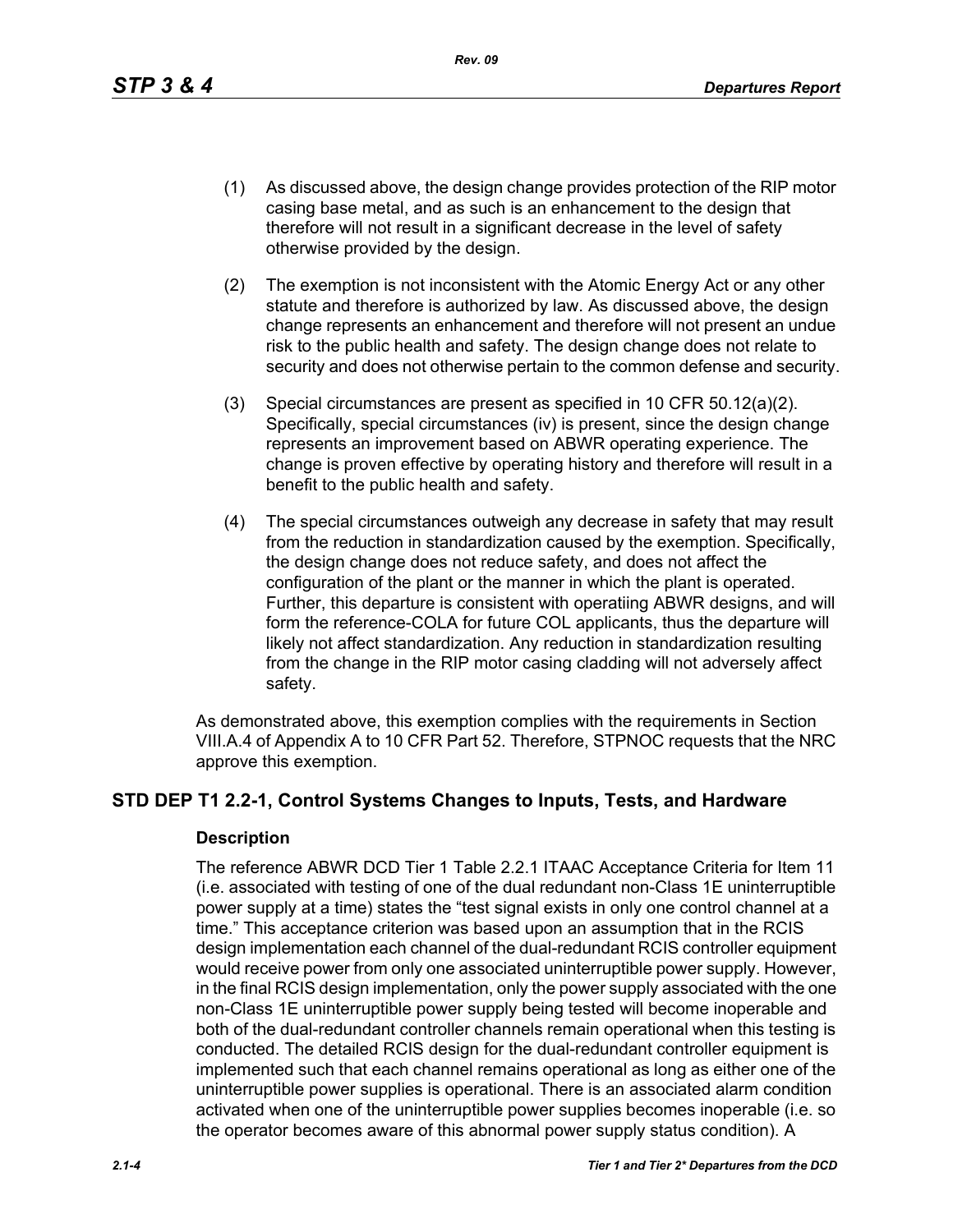change has been incorporated regarding the DCD Tier 1 ITAAC requirement for the RCIS related to the Acceptance Criteria associated with the testing of one of the dual redundant non-Class 1E uninterruptible power supply at a time.

#### **Evaluation Summary**

This departure was evaluated per Section VIII.A.4 of Appendix A to 10 CFR Part 52, which requires that 1) the design change will not result in a significant decrease in the level of safety otherwise provided by the design; 2) the exemption is authorized by law, will not present an undue risk to the public health and safety, and is consistent with the common defense and security; 3) special circumstances are present as specified in 10 CFR 50.12(a)(2); and 4) the special circumstances outweigh any decrease in safety that may result from the reduction in standardization caused by the exemption. As shown below, each of these four criteria are satisfied.

- (1) As discussed above, the design change represents an improvement and therefore will not result in a significant decrease in the level of safety otherwise provided by the design.
- (2) The exemption is not inconsistent with the Atomic Energy Act or any other statute and therefore is authorized by law. As discussed above, the design change represents an improvement and therefore will not present an undue risk to the public health and safety and the design change does not relate to security and does not otherwise pertain to the common defense and security.
- (3) Special circumstances are present as specified in 10 CFR 50.12(a)(2). Specifically, special circumstance (iv) is present, since the design change represents an improvement and therefore will result in a benefit to the public health and safety.
- (4) This is "standard" departure that is intended to be applicable to COL applicants that reference the ABWR DCD. Therefore this departure will not result in any loss of standardization, Additionally, the design change represents an improvement in safety, and does not adversely affect the configuration of the plant or the manner in which the plant is operated.

As demonstrated above, this exemption complies with the requirements in Section VIII.A.4 of Appendix A to 10 CFR Part 52. Therefore, STPNOC requests that the NRC approve this exemption.

## **STD DEP T1 2.3-1, Deletion of MSIV Closure and Scram on High Radiation**

#### **Description**

The Scram and MSIV Automatic Closure on high MSLRM (main steam line radiation monitor) trip is deleted. This safety function is deleted for the following reasons:

 The MSLR-high trip is not specifically credited in any ABWR safety analysis. This trip was originally designed for BWRs to mitigate the effects of a control rod drop accident (CRDA). As described in Tier 2 DCD Section 15.4.10, the ABWR has no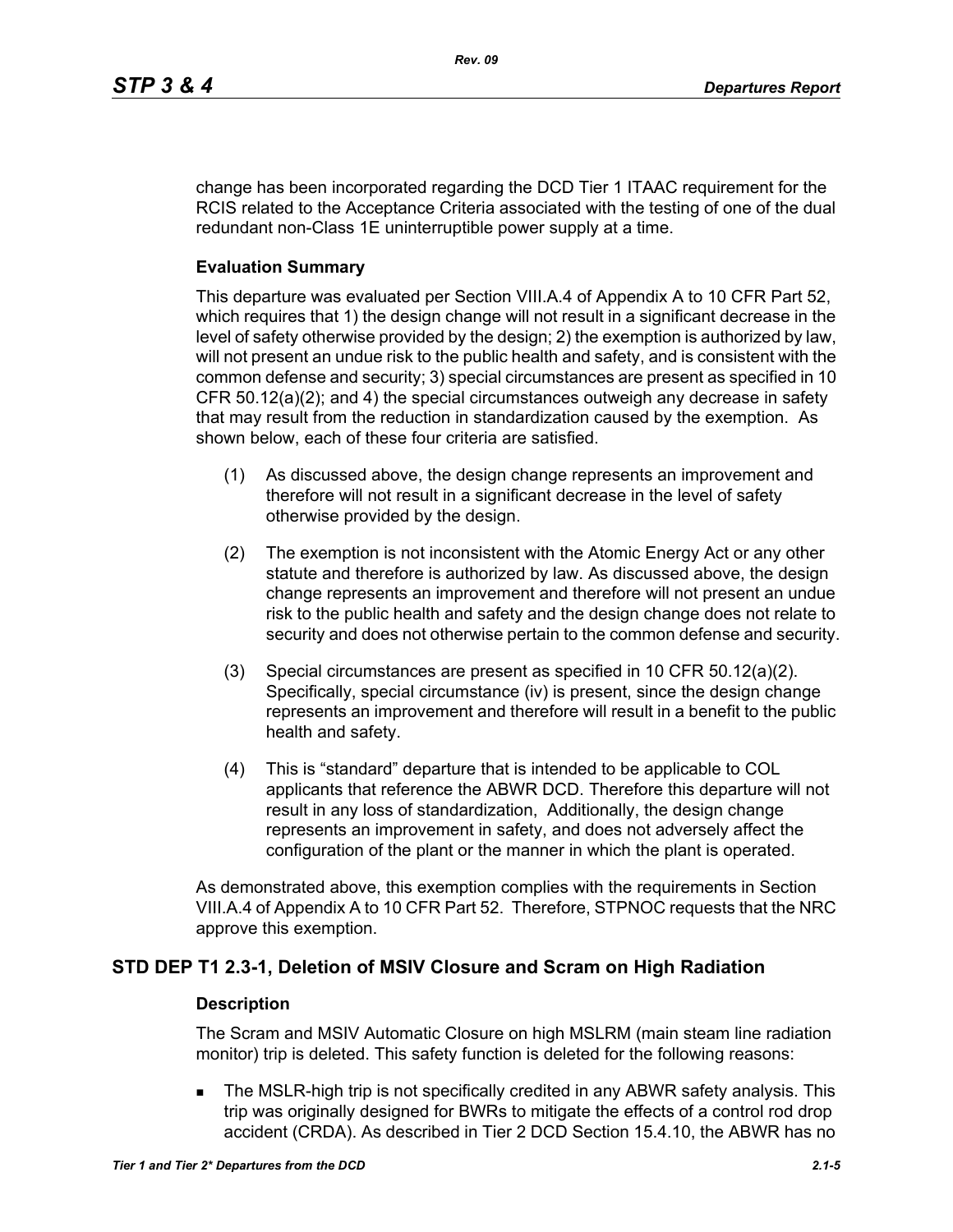basis for the CRDA event to occur. Thus, the deletion of the automatic scram and MSL isolation results in no change in associated risk or safety margins.

 U.S. BWRs have experienced spurious trips due to this function. The radiation trip setpoints can be overwhelmed by minor variations in the N-16 flow during normal operation and cause spurious trips. Elimination of the safety-related functions reduces the potential for unnecessary reactor shutdown and increases plant operational flexibility. Operators in the main control room are alerted to potential offsite releases by the MSLRM, the condenser steam jet air ejector monitor, and/or ventilation stack monitor.

Furthermore, this change has been previously approved by the NRC for U.S. BWRs based on analyses that demonstrate that safety margins are not impacted. Since the SER conditions are met for the ABWR, as explained above, no other safety analyses are required.

This departure includes the following Tier 1, Technical Specification, and Tier 2 changes.

#### **Tier 1 Departures:**

- ABWR Tier 1 DCD Figure 2.3.1, "Process Radiation Monitoring System Control Interface Diagram" is changed to remove the MSL Tunnel Area Radiation input from the plant sensors that provide input data.
- Tier 1 Table 2.7.1a has been modified to remove the main steam tunnel radiation information from the fixed position alarms, displays, and controls. This information is conveyed through other alarms, displays, and controls in the control room.

## **Technical Specifications Departures:**

- **LCO 3.3.1.1 and its associated Bases have been modified to remove the Main** Steam Tunnel Radiation High functions (automatic scram and MSIV closure).
- **LCO 3.3.6.1 and its associated Bases have been modified to remove** instrumentation monitoring functions for post-accident monitoring (PAM) of coolant radiation in the main steamline. A continuous PAM for coolant radiation is no longer required based on BTP HICB-10.

## **Tier 2 Departures:**

Changes have been made relative to the reference ABWR Tier 2 DCD Sections 1.2, 1A, 3.4, 5.2, 6.2, 7.1, 7.2, 7.3, 7.5, 7.6 11.5, 15.2, 18F, and 18H to revise or remove information pertaining to main steam line high radiation monitoring and process radiation monitoring system. For example, Section 11.5 is modified to move main steam line tunnel area radiation monitoring information from the section describing "monitoring required for safety and protection" to the section describing "monitoring required for plant operation."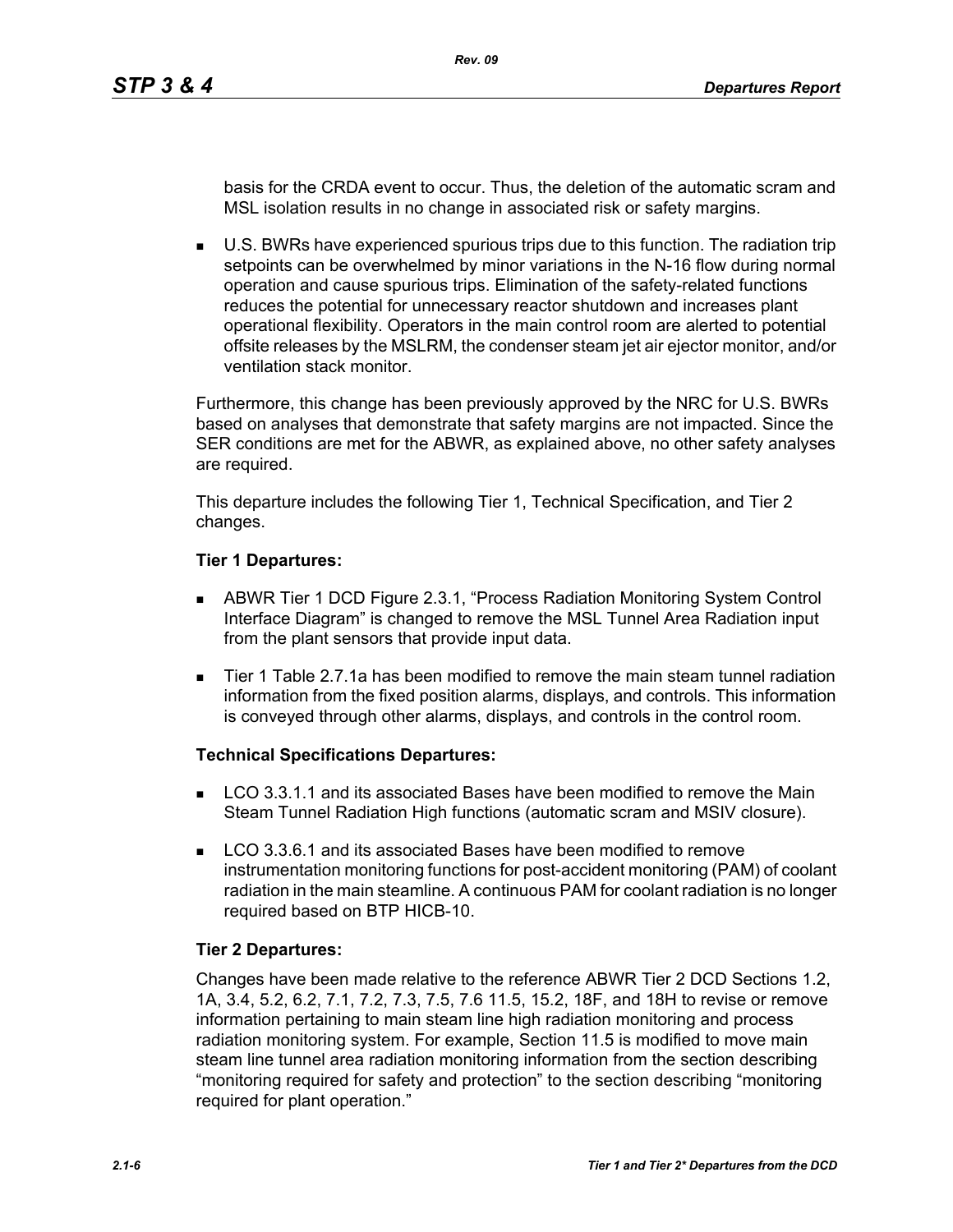## **Evaluation Summary**

This departure was evaluated per Section VIII.A.4 of Appendix A to 10 CFR Part 52, which requires that 1) the design change will not result in a significant decrease in the level of safety otherwise provided by the design; 2) the exemption is authorized by law, will not present an undue risk to the public health and safety, and is consistent with the common defense and security; 3) special circumstances are present as specified in 10 CFR 50.12(a)(2); and 4) the special circumstances outweigh any decrease in safety that may result from the reduction in standardization caused by the exemption. As shown below, each of these four criteria are satisfied.

- (1) As discussed above, the design change represents an improvement and therefore will not result in a significant decrease in the level of safety otherwise provided by the design.
- (2) The exemption is not inconsistent with the Atomic Energy Act or any other statute and therefore is authorized by law. As discussed above, the design change represents an improvement and therefore will not present an undue risk to the public health and safety. The design change does not relate to security and does not otherwise pertain to the common defense and security.
- (3) Special circumstances are present as specified in 10 CFR 50.12(a)(2). Specifically, special circumstance (iv) is present, since the design change represents an improvement and therefore will result in a benefit to the public health and safety.
- (4) This is "standard" departure that is intended to be applicable to COL applicants that reference the ABWR DCD. Therefore this departure will not result in any loss of standardization, Additionally, the design change represents an improvement in safety, and does not adversely affect the configuration of the plant or the manner in which the plant is operated.

As demonstrated above, this exemption complies with the requirements in Section VIII.A.4 of Appendix A to 10 CFR Part 52. Therefore, STPNOC requests that the NRC approve this exemption.

# **STD DEP T1 2.4-1, Residual Heat Removal System and Spent Fuel Pool Cooling**

#### **Description**

The reference ABWR DCD has two RHR loops connected to the Fuel Pool Cooling system with normally closed crosstie valves. During refueling outages, a crosstie valve can be opened to allow direct cooling of the fuel pool by circulation of fuel pool water through the RHR heat exchanger and returning it to the fuel pool. In addition, the RHR pumps have the capability to provide fuel pool emergency makeup water by transferring suppression pool water to the fuel pool. This change is to add the capability to allow the choice of a third loop, RHR division A, in the Augmented Fuel Pool Cooling and Fuel Pool Makeup Modes.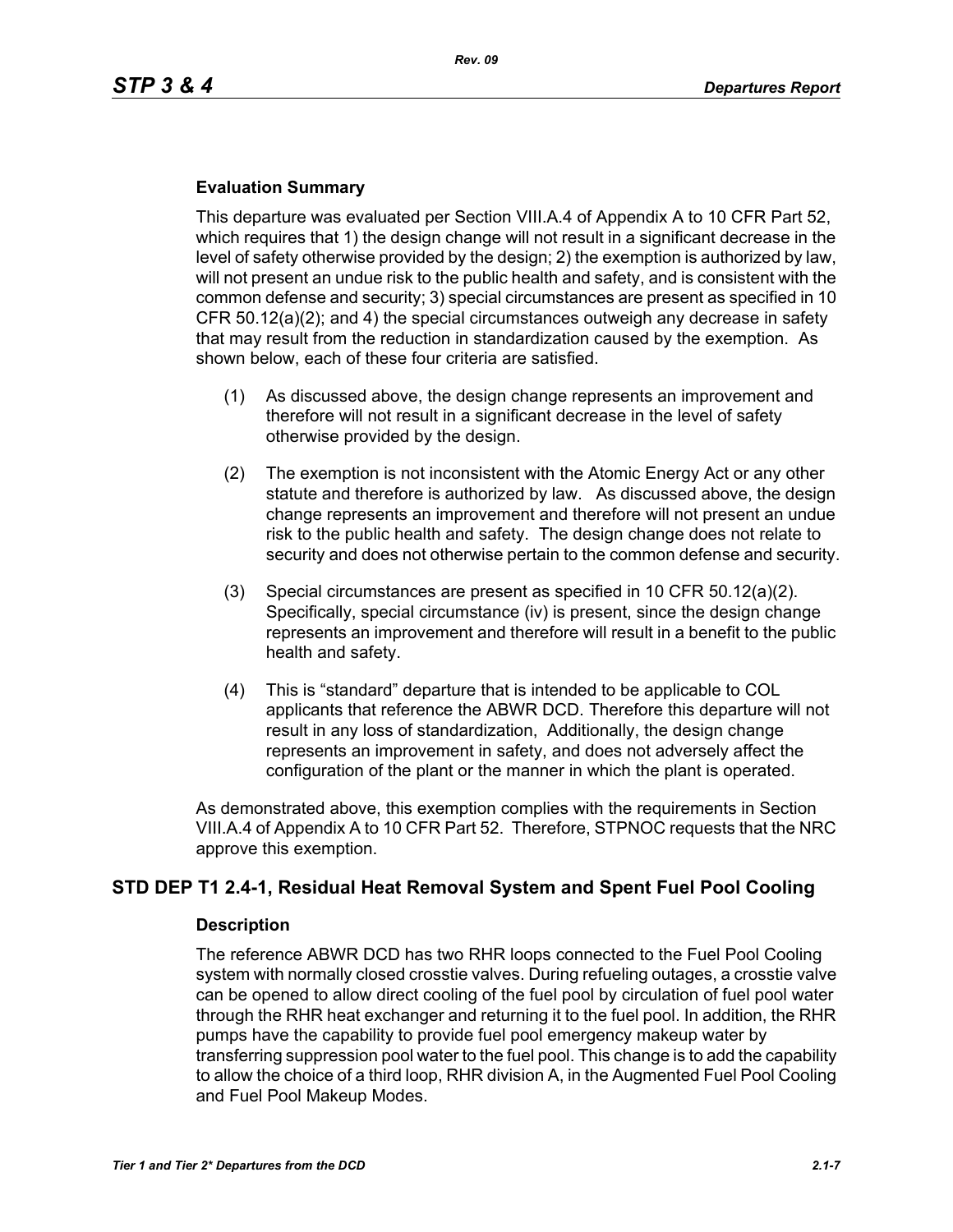This addition of piping and valves will be of the same quality standard, seismic category, and ASME code as the B and C RHR loops components, along with another capability to provide makeup or cooling to the Spent Fuel Pool. Only one RHR cooling loop will be aligned for the Augmented Fuel Pool Cooling or Fuel Pool Makeup Mode at any one time. The additional loop will increase the reliability from a single failure standpoint. This design change was chosen based on improved reliability and performance.

This change provides the ability to supply fuel pool cooling or makeup from any of the three RHR loops in the Augmented Fuel Pool Cooling or Fuel Pool Makeup Modes. This will enhance capabilities and reliability to perform division outages for maintenance and other activities. Division outages will be better able to be coordinated during all plant operational Modes.

#### **Evaluation Summary**

During design detailing it was recognized that the added flexibility of having the capability to perform divisional outages in any order was a worthwhile design improvement. As an example, if Division B EDG constitutes a critical path for an outage, in order to maintain a single failure margin, work could not start until core decay heat decreased to the point that RHR Spent Fuel Pooling Assist was no longer required. By having all three divisions capable of supporting Spent Fuel Pool Cooling assist, Divisional Outages (potential critical path) could occur based on workload in the division.

This departure was evaluated per Section VIII.A.4 of Appendix A to 10 CFR Part 52, which requires that 1) the design change will not result in a significant decrease in the level of safety otherwise provided by the design; 2) the exemption is authorized by law, will not present an undue risk to the public health and safety, and is consistent with the common defense and security; 3) special circumstances are present as specified in 10 CFR 50.12(a)(2); and 4) the special circumstances outweigh any decrease in safety that may result from the reduction in standardization caused by the exemption. As shown below, each of these four criteria are satisfied.

- (1) As discussed above, the design change represents an improvement and therefore will not result in a significant decrease in the level of safety otherwise provided by the design.
- (2) The exemption is not inconsistent with the Atomic Energy Act or any other statute and therefore is authorized by law. As discussed above, the design change represents an improvement and therefore will not present an undue risk to the public health and safety and the design change does not relate to security and does not otherwise pertain to the common defense and security.
- (3) Special circumstances are present as specified in 10 CFR 50.12(a)(2). Specifically, special circumstance (iv) is present, since the design change represents an increase in redundancy and therefore will result in a benefit to the public health and safety.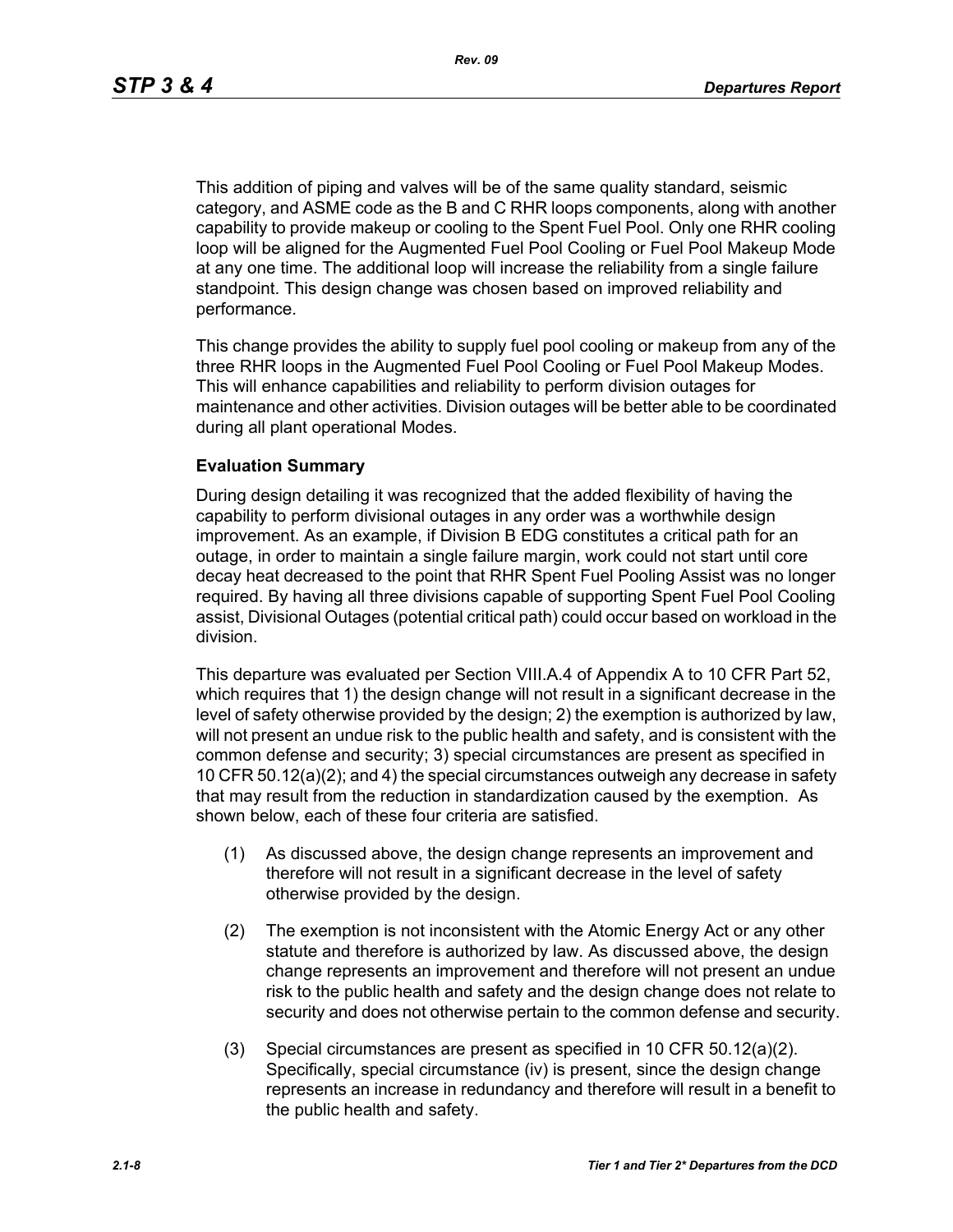(4) This is "standard" departure that is intended to be applicable to COL applicants that reference the ABWR DCD. Therefore this departure will not result in any loss of standardization, Additionally, the design change represents an improvement in safety, and does not adversely affect the configuration of the plant or the manner in which the plant is operated.

As demonstrated above, this exemption complies with the requirements in Section VIII.A.4 of Appendix A to 10 CFR Part 52. Therefore, STPNOC requests that the NRC approve this exemption.

# **STD DEP T1 2.4-2, Feedwater Line Break Mitigation**

#### **Description**

This departure reduces challenges to the containment pressure design value following a feedwater line break (FWLB). The corrective design concept is a trip of the condensate pumps following an indication that a Feedwater Line Break (FWLB) in the drywell has occurred. This departure revises ABWR Tier 1, Sections 2.4.3 and 2.15, and the Tier 2 sections, including Technical Specifications, affected by the revision.

The FWLB is the limiting design basis accident for ABWR primary containment vessel (PCV) peak pressure response. This is because blowdown flows from both the reactor pressure vessel (RPV) side and the balance of plant (BOP) feedwater side contribute to the peak pressure response.

The licensing basis for ABWR is no operator actions for 30 minutes for design basis accidents, as discussed in DCD Tier 2, Subsections 6.2.1.1.3.3.1.2 and 6.2.1.1.5.6.1. With the current ABWR design, the only mitigation option available, for limiting the containment pressure, would be operator action using the non-safety trip of the condensate and/or feedwater pumps.

Therefore, high drywell pressure signals that would already be existing in the Leak Detection & Isolation (LDS) logic of the Safety System Logic & Control (SSLC) are used, in conjunction with the added differential pressure signals between the two feedwater lines, to identify a FWLB in containment and to then trip the condensate pumps.

The departure implementation of condensate pump trip improves plant safety by limiting the mass flow to the drywell after the FWLB, thereby ensuring the predicted peak pressure will not exceed the design value. This is described in Departure 6.2-2, Containment Analysis (see Departures from the General Technical Specifications) and Tier 2, Subsection 6.2.1.1.3.3.1. The instrumentation logic to initiate the trip will be an "AND" circuit to reduce the probability of false trips. That is, the logic will require excessive differential pressure between the two-feedwater lines "AND" high drywell pressure to initiate the condensate pump trip. This will reduce the negative impact on plant operation, plant reliability and availability. There would not be an impact on these by adding circuit breakers for the condensate pump supplies, because the logic will only be initiated during FWLB LOCA, the breakers will be normally closed, and additional operator actions will not be required to start the condensate pumps during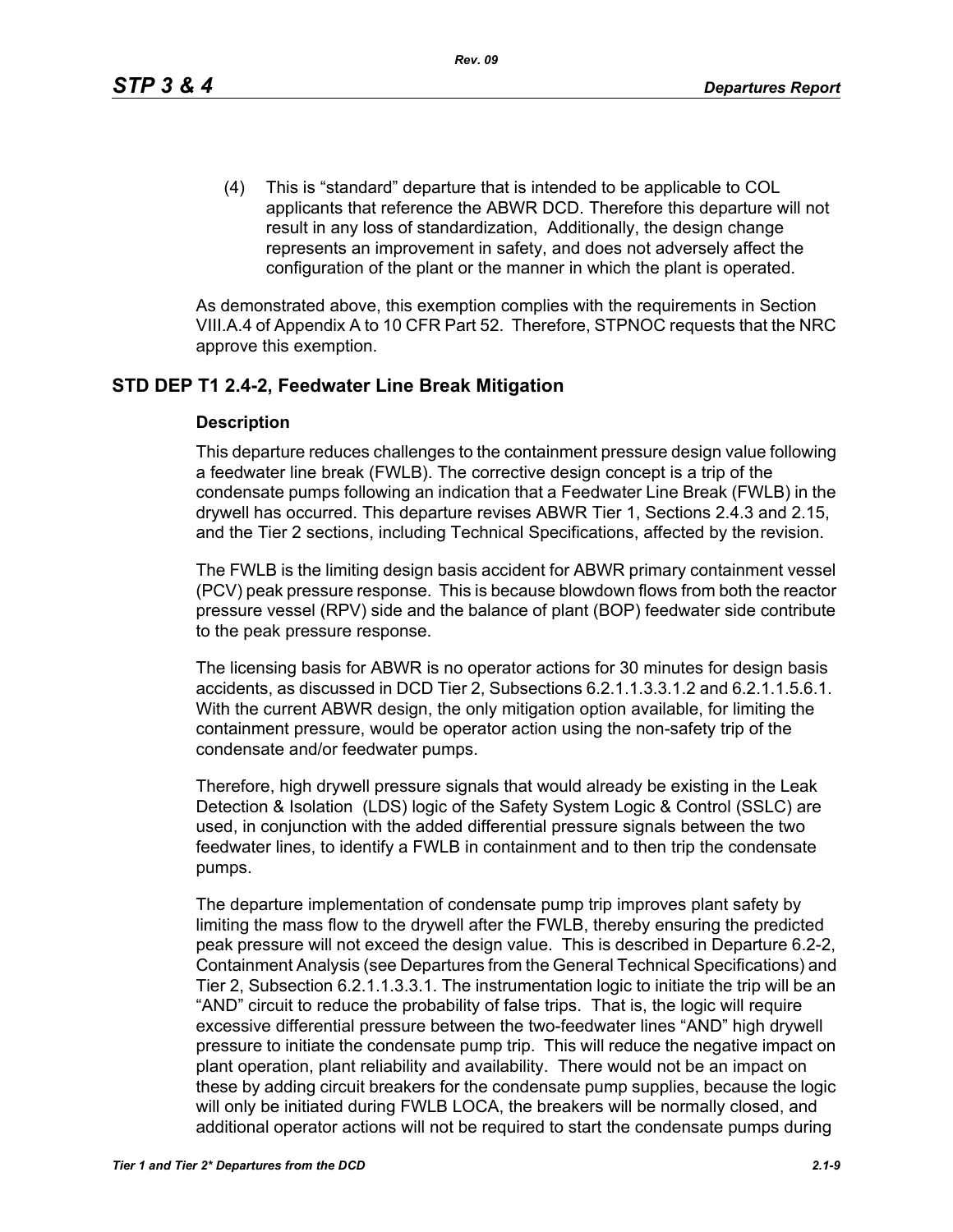other events. The design and location of the safety related breakers are described in Tier 2, Subsection 8.3.1.1.1.

#### **Evaluation Summary**

These changes ensure that the containment pressure margins are maintained during the limiting containment pressurization accident. Consequentially, the changes decrease the risk associated with the feedwater line break inside containment. These changes maintain the same level of plant reliability and performance as described in the DCD. The changes will provide a better level of plant protection and a net benefit to the public health and safety. While this involves changes to an SSC, there are no adverse effects on any DCD design function. No procedure was changed.

This departure was evaluated per Section VIII.A.4 of Appendix A to 10 CFR Part 52, which requires that 1) the design change will not result in a significant decrease in the level of safety otherwise provided by the design; 2) the exemption is authorized by law, will not present an undue risk to the public health and safety, and is consistent with the common defense and security; 3) special circumstances are present as specified in 10 CFR 50.12(a)(2); and 4) the special circumstances outweigh any decrease in safety that may result from the reduction in standardization caused by the exemption. As shown below, each of these four criteria are satisfied.

- (1) As discussed above, the design change represents an improvement and therefore will not result in a significant decrease in the level of safety otherwise provided by the design.
- (2) The exemption is not inconsistent with the Atomic Energy Act or any other statute and therefore is authorized by law. As discussed above, the design change represents an improvement and therefore will not present an undue risk to the public health and safety. The design change does not relate to security and does not otherwise pertain to the common defense and security.
- (3) Special circumstances are present as specified in 10 CFR 50.12(a)(2). Specifically, special circumstance (iv) is present, since the design change represents an improvement and better conformance to licensing criteria (no operator action until 30 minutes) and therefore will result in a benefit to the public health and safety.
- (4) This is "standard" departure that is intended to be applicable to COL applicants that reference the ABWR DCD. Therefore this departure will not result in any loss of standardization. Additionally, the design change represents an improvement in safety, and does not adversely affect the configuration of the plant or the manner in which the plant is operated.

As demonstrated above, this exemption complies with the requirements in Section VIII.A.4 of Appendix A to 10 CFR Part 52. Therefore, STPNOC requests that the NRC approve this exemption.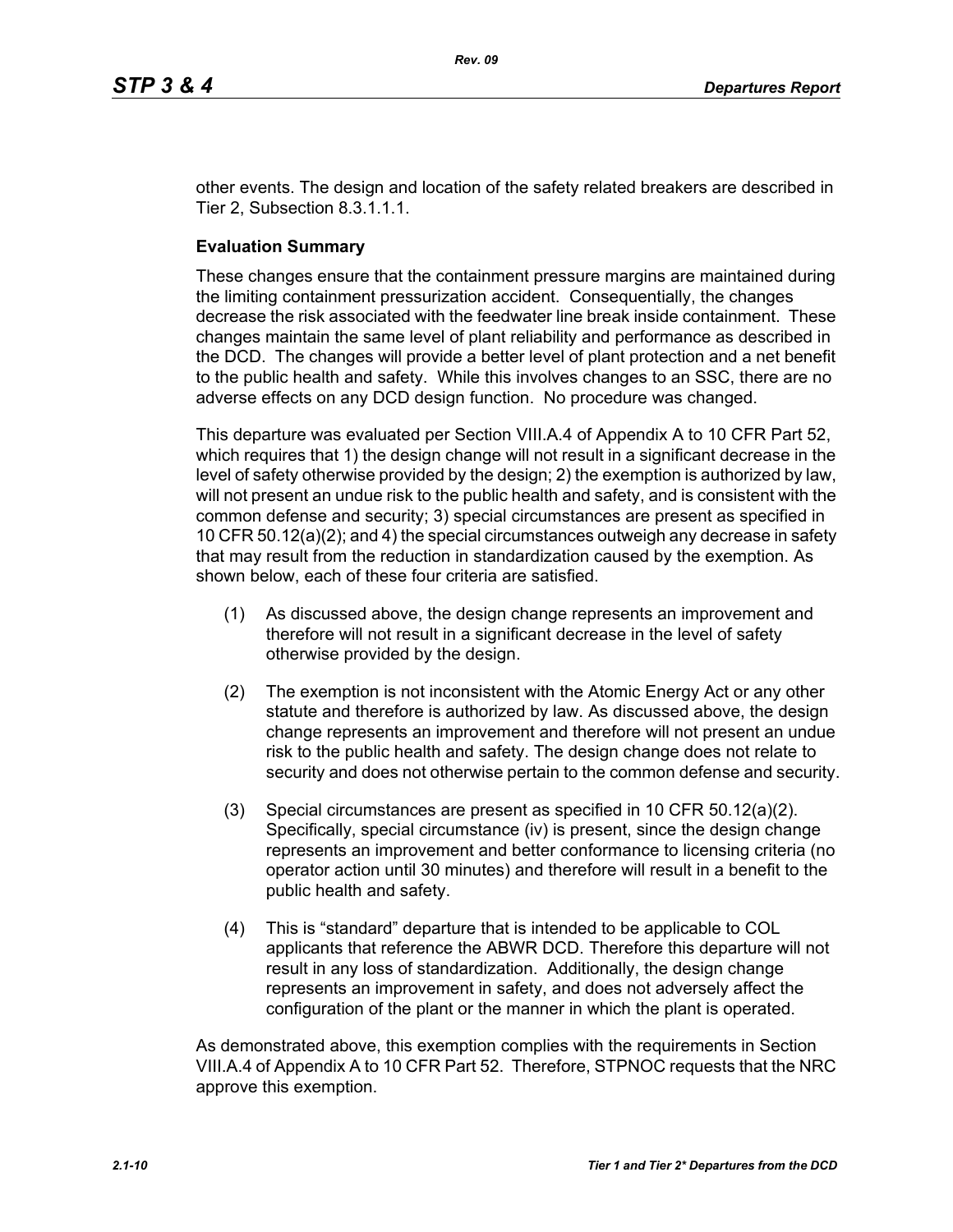# **STD DEP T1 2.4-3, RCIC Turbine/Pump**

#### **Description**

The original DCD incorporated a steam turbine driven water pump that has been historically used in the United States with BWR plants. During the design detailing stage of the ABWR development, another design was chosen based on improved reliability, performance, and simplicity. The new design meets or exceeds all safetyrelated system performance criteria including start time, flow rate, and low steam pressure operation.

The improved design and system simplification is due to (a) monoblock design (pump and turbine within same casing); (b) no shaft seal required; (c) no barometric condenser required; (d) no oil lubrication or oil cooling system required because the system is totally water lubricated; (e) no steam bypass line required for startup; (f) simpler auxiliary subsystems; and (g) no vacuum pump and associated penetration piping or isolation valves required. The monoblock design is of horizontal, two-stage centrifugal water pump driven by a steam turbine contained in a turbine casing integral with the pump casing. The turbine wheel has a single row of blades. The pump impellers, turbine wheel and inducer are mounted on a common shaft, which is supported on two water lubricated journal bearings. The bearings are housed in a central water chamber between the turbine and pump sections and are lubricated by a supply of water taken from the discharge of the first stage impeller and led to the bearings through a water strainer. This design has been installed and is operational in international nuclear and fossil power plants as well as in maritime and military applications.

The Tier 2 impacts follow from design simplification and design classification upgrades. Changes are made to the Tier 2 mechanical, control, and testing sections. The pump is supported on the pedestals of a fabricated steel base plate by feet formed on the pump casing and central water chamber. The monoblock construction of the pump eliminates the need for alignment between the pump and the turbine. The pump and turbine can now be fabricated to ASME Section 3 requirements. The operating speed of the pump is governed by the turbine control subsystem which regulates the quantity of steam to the turbine based on discharge pressure. The main elements of the control gear are the steam stop valve, the throttle valve and the pressure governor. The pump is also provided with electrical and mechanical over speed trip mechanisms which close the steam stop valve when the speed exceeds predetermined levels. Speed measurement is provided by an electronic tachometer.

 The containment penetration for the RCIC vacuum pump discharge line has been removed from the design. The fire loading in the RCIC pump room is reduced by the elimination of the lube oil subsystem and 106 liters of Class III B lube oil.

The ITAAC in 2.4.4 (c), (e), and (f) are modified to reflect the fact that the steam supply bypass valve is not used for startup and a 10-second time delay is no longer needed for the injection and steam admission valves. Also, the ITAAC 2.4.4 (i) (2) associated with the torque to the pump is deleted because of the monoblock design.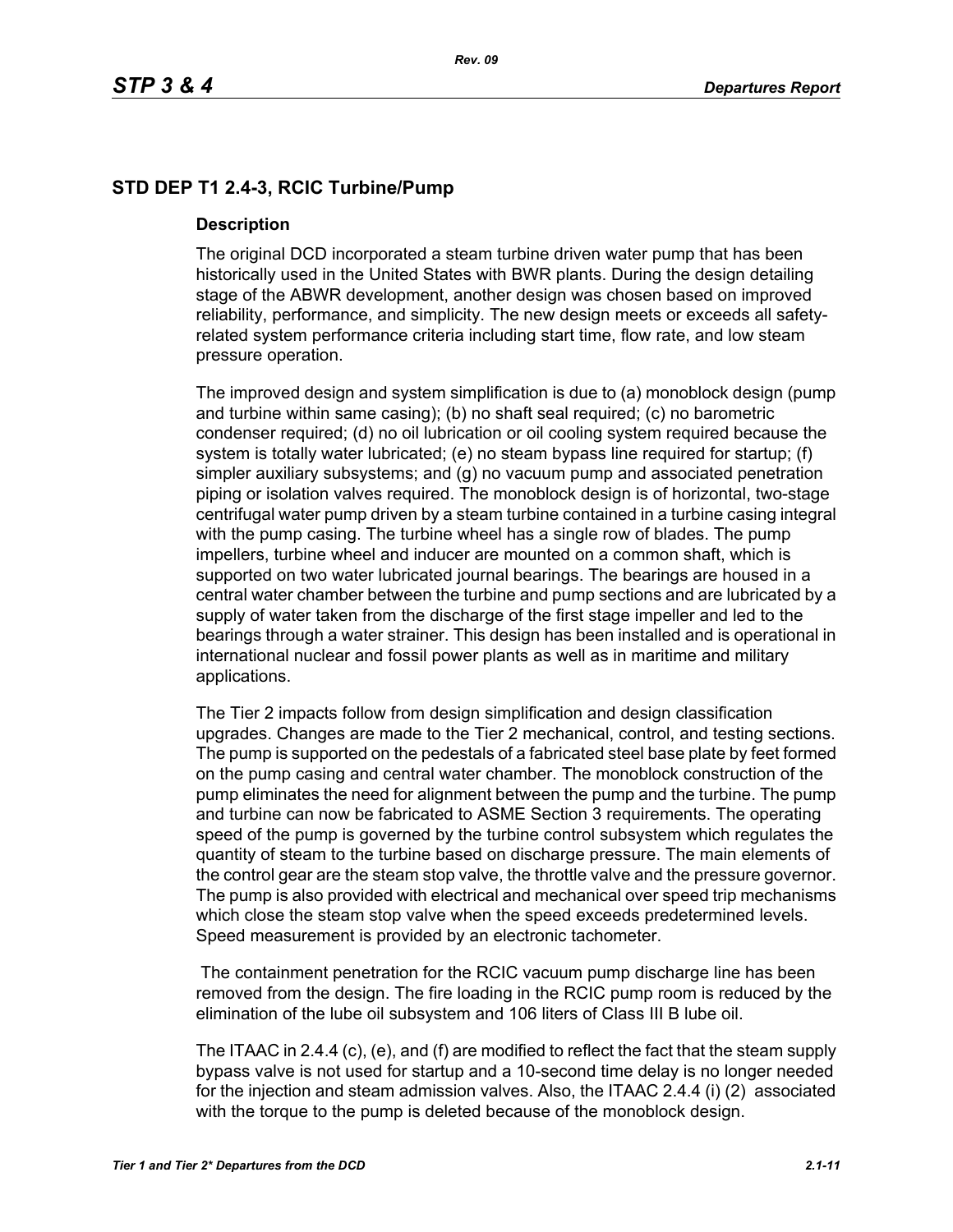Technical Specification Table 3.3.1.4-1, ESF Actuation Instrumentation and SSLC Sensor Instrumentation item 12 d is reinstated and "RCIC Turbine exhaust diaphragm pressure" is corrected to "RCIC turbine exhaust pressure" in this item and in the bases.

 A correction is made to the RCIC system performance test discussion in Subsection 12.2.12.1.9(3)(f)(iv) to clarify that the test return line discharges to the suppression pool and not the condensate storage tank.

#### **Evaluation Summary**

The events and accidents in Chapter 15 were reviewed. The analyses and conclusions presented in Chapter 15 are not affected. No negative impacts on severe accident probability or severity have been identified nor has a new type of severe accident been created. The bases in the generic Technical Specifications in Chapter 16 will be met or exceeded. This departure results in no negative impact on safety, plant operation or cost. Plant availability and reliability will improve due reduction of active and passive components. Improved turbine reliability will have a positive effect on plant safety as well as transient and startup characteristics. Changes to the RCIC ITAAC are simplications due to fewer components yet still allow demonstration of performance critical to safety.

This departure was evaluated per Section VIII.A.4 of Appendix A to 10 CFR Part 52, which requires that 1) the design change will not result in a significant decrease in the level of safety otherwise provided by the design; 2) the exemption is authorized by law, will not present an undue risk to the public health and safety, and is consistent with the common defense and security; 3) special circumstances are present as specified in 10 CFR 50.12(a)(2); and 4) the special circumstances outweigh any decrease in safety that may result from the reduction in standardization caused by the exemption. As shown below, each of these four criteria are satisfied.

- (1) As discussed above, the design change represents an improvement and therefore will not result in a significant decrease in the level of safety otherwise provided by the design.
- (2) The exemption is not inconsistent with the Atomic Energy Act or any other statute and therefore is authorized by law. As discussed above, the design change represents an improvement and therefore will not present an undue risk to the public health and safety. The design change does not relate to security and does not otherwise pertain to the common defense and security.
- (3) Special circumstances are present as specified in 10 CFR 50.12(a)(2). Specifically, special circumstance (iv) is present, since the design change represents an improvement and therefore will result in a benefit to the public health and safety.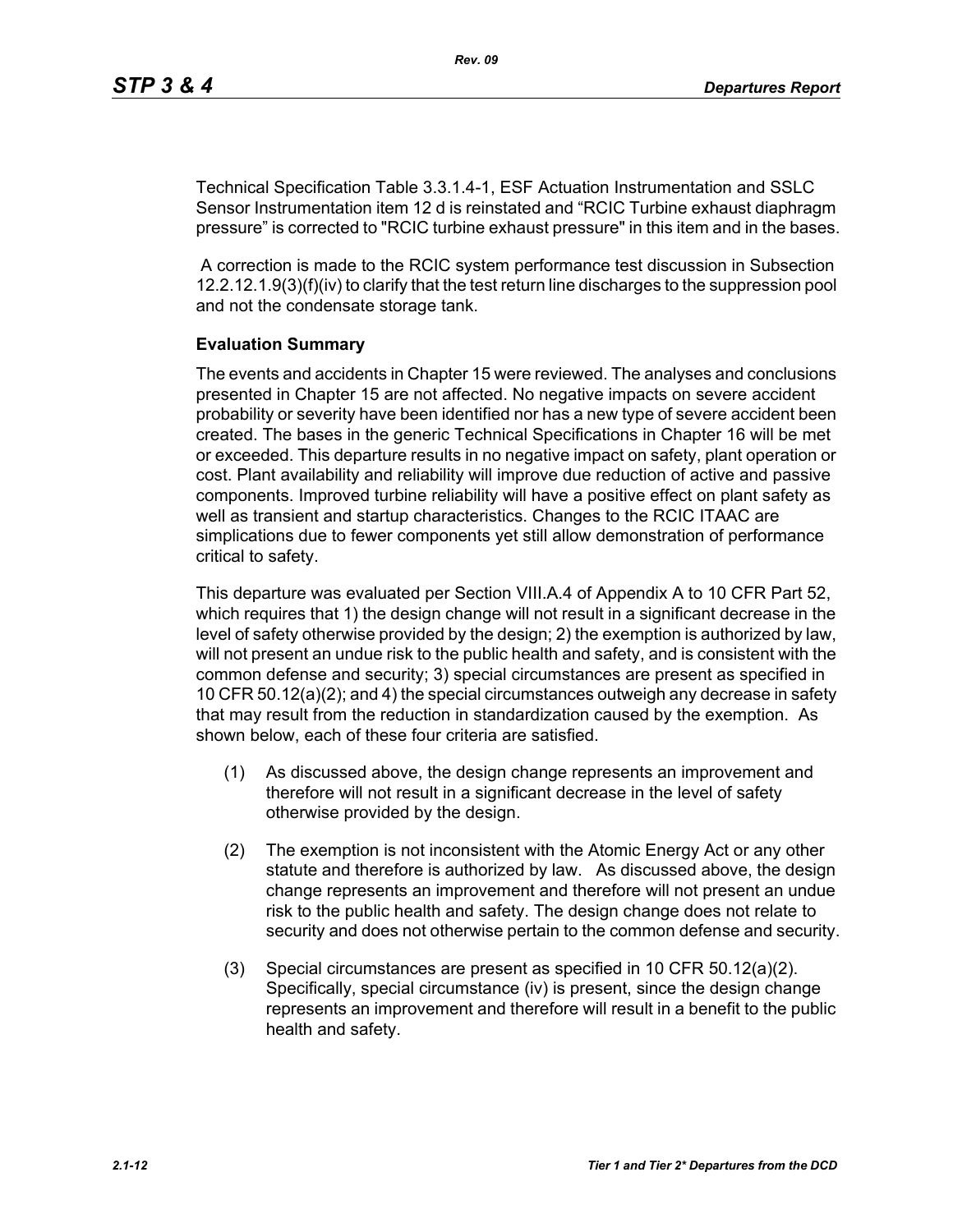(4) This is "standard" departure that is intended to be applicable to COL applicants that reference the ABWR DCD. Therefore this departure will not result in any loss of standardization. Additionally, the design change represents an improvement in safety, and does not adversely affect the configuration of the plant or the manner in which the plant is operated.

As demonstrated above, this exemption complies with the requirements in Section VIII.A.4 of Appendix A to 10 CFR Part 52. Therefore, STPNOC requests that the NRC approve this exemption.

# **STD DEP T1 2.4-4 RHR, HPCF and RCIC Turbine/Pump NPSH**

#### **Description**

The original DCD provided a value of 50% for debris blockage of the suction strainers for purposes of assuring adequate net positive suction head (NPSH) margin for the residual heat removal (RHR) system, the high pressure core flooder (HPCF) system, and the reactor core isolation cooling (RCIC) system. This value was based on Regulatory Guide 1.82 Revision 0. The design basis for the suction strainers for STP 3&4 has been updated to RG 1.82 Rev. 3, which does not use the 50% blockage criterion, but rather provides guidance for mechanistically determining debris head loss across pump suction strainers. The associated ITAAC for the debris blockage of the suction strainers for determination of NPSH margin for the RHR system (T1 Table 2.4.1), HPCF system (T1 Table 2.4.2), and RCIC system (T1 Table 2.4.4) are revised by this departure to be consistent with this updated design basis for the STP 3 & 4 suction strainers.

This change makes the ITAAC consistent with the STP 3&4 suction strainer design and the applicable regulatory guidance. This approach is an improvement in that it uses a mechanistic evaluation for debris blockage and not an assumed value, thus providing a better representation of the debris blockage for purposes of the required NPSH margin determination.

This departure also revises Tier 2 text in 5.4 and 14.2 and figure references in 5.4 and 6.3 to the 50% blockage criterion and replaces them with reference to an analytically derived blockage based on RG 1.82 Rev. 3. This departure also revises text in Sections 6.2 and 6.3 and Appendix 6C.

## **Evaluation Summary**

This departure was evaluated per Section VIII.A.4 of Appendix A to 10 CFR Part 52, which requires 1) the design change will not result in a significant decrease in the level of safety otherwise provided by the design; 2) the exemption is authorized by law, will not present an undue risk to the public health and safety, and is consistent with the common defense and security; 3) special circumstances are present as specified in 10 CFR 50.12(a)(2); and 4) the special circumstances outweigh any decrease in safety that may result from the reduction in standardization caused by the exemption. As shown below, each of these four criteria are satisfied.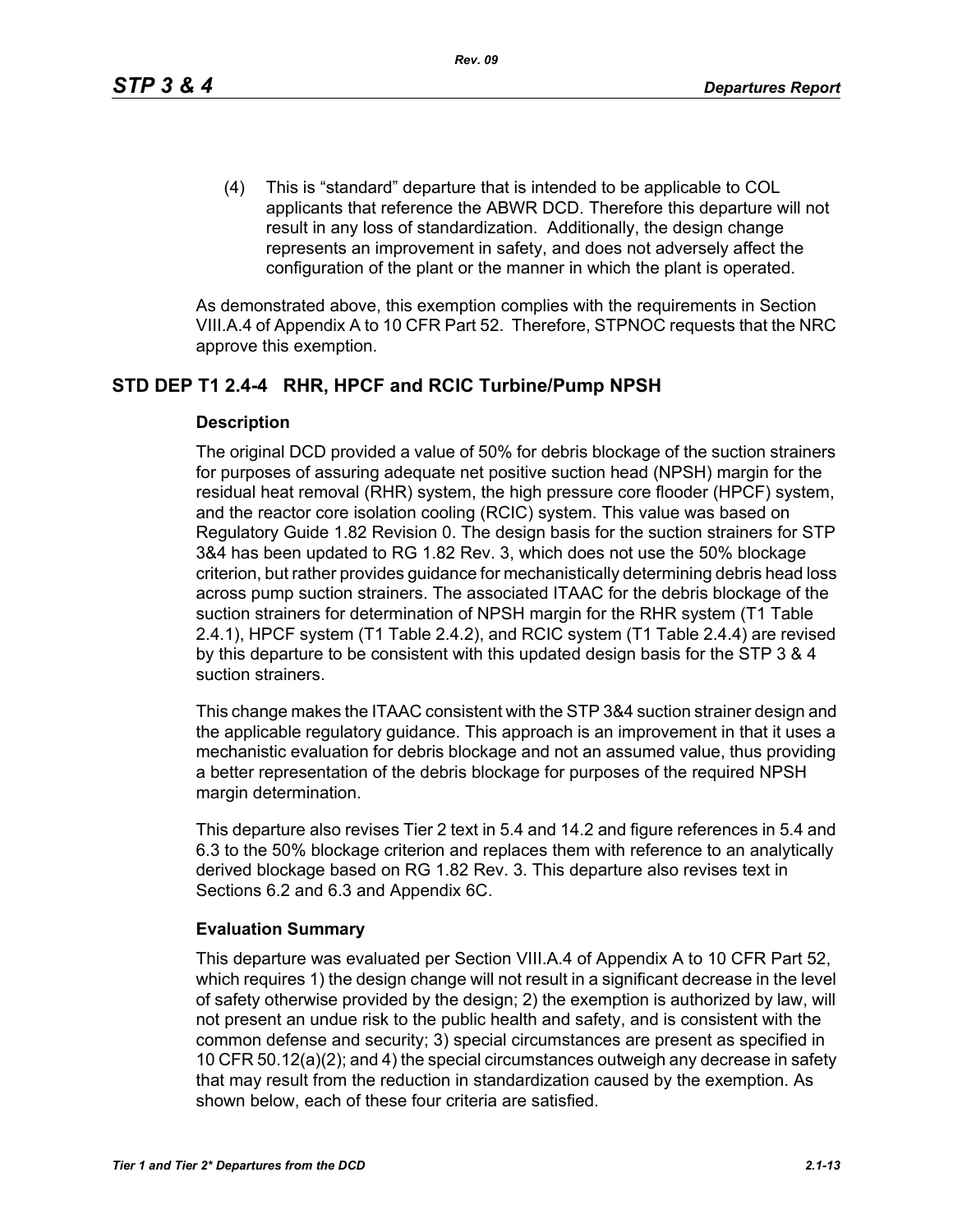- (1) As discussed above, the design change represents an improvement and therefore will not result in a significant decrease in the level of safety otherwise provided by the design.
- (2) The exemption is not inconsistent with the Atomic Energy Act or any other statute and therefore is authorized by law. As discussed above, the design change represents an improvement and therefore will not present an undue risk to the public health and safety and the design change does not relate to security and does not otherwise pertain to the common defense and security.
- (3) Special circumstances are present as specified in 10 CFR 50.12(a)(2). Specifically, special circumstance (iv) is present, since the design change represents an improvement and therefore will result in a benefit to the public health and safety.
- (4) This is "standard" departure that is intended to be applicable to COL applicants that reference the ABWR DCD. Therefore this departure will not result in any loss of standardization. Additionally, the design change represents an improvement in safety, and does not adversely affect the configuration of the plant or the manner in which the plant is operated.

As demonstrated above, this exemption complies with the requirements in Section VIII.A.4 of Appendix A to 10 CFR Part 52. Therefore, STPNOC requests that the NRC approve this exemption.

## **STP DEP T1 2.5-1, Elimination of New Fuel Storage Racks From the New Fuel Vault**

This departure eliminates the new fuel storage racks from the New Fuel Vault (NFV). This site specific change will result in there being only a single design for fuel storage racks, all of which are located in the spent fuel pool (SFP). These racks will store both new and spent fuel assemblies.

The reference ABWR DCD provides for new fuel storage racks in the NFV so that new fuel can be stored in the NFV after receipt inspection and subsequently moved to the SFP before being loaded in the Reactor Pressure Vessel (RPV). New fuel also could be moved directly to the SFP after receipt inspection. At STP 3&4, new fuel will always be moved directly to the SFP after receipt inspection. This reduces the number of times fuel must be handled before being loaded in the RPV. By eliminating interim storage in the NFV, the number of fuel handling evolutions is reduced, thereby reducing risk associated with fuel handling. Eliminating the new fuel racks from the design of STP 3&4 avoids the expense of design, procurement and licensing of a system that will not be used.

- Tier 1 Subsection 2.5.6, Fuel Storage Facility, was modified to remove the new fuel storage rack descriptions.
- Tier 1 Table 2.5.6, Fuel Storage Facility, was modified to remove the new fuel storage rack references.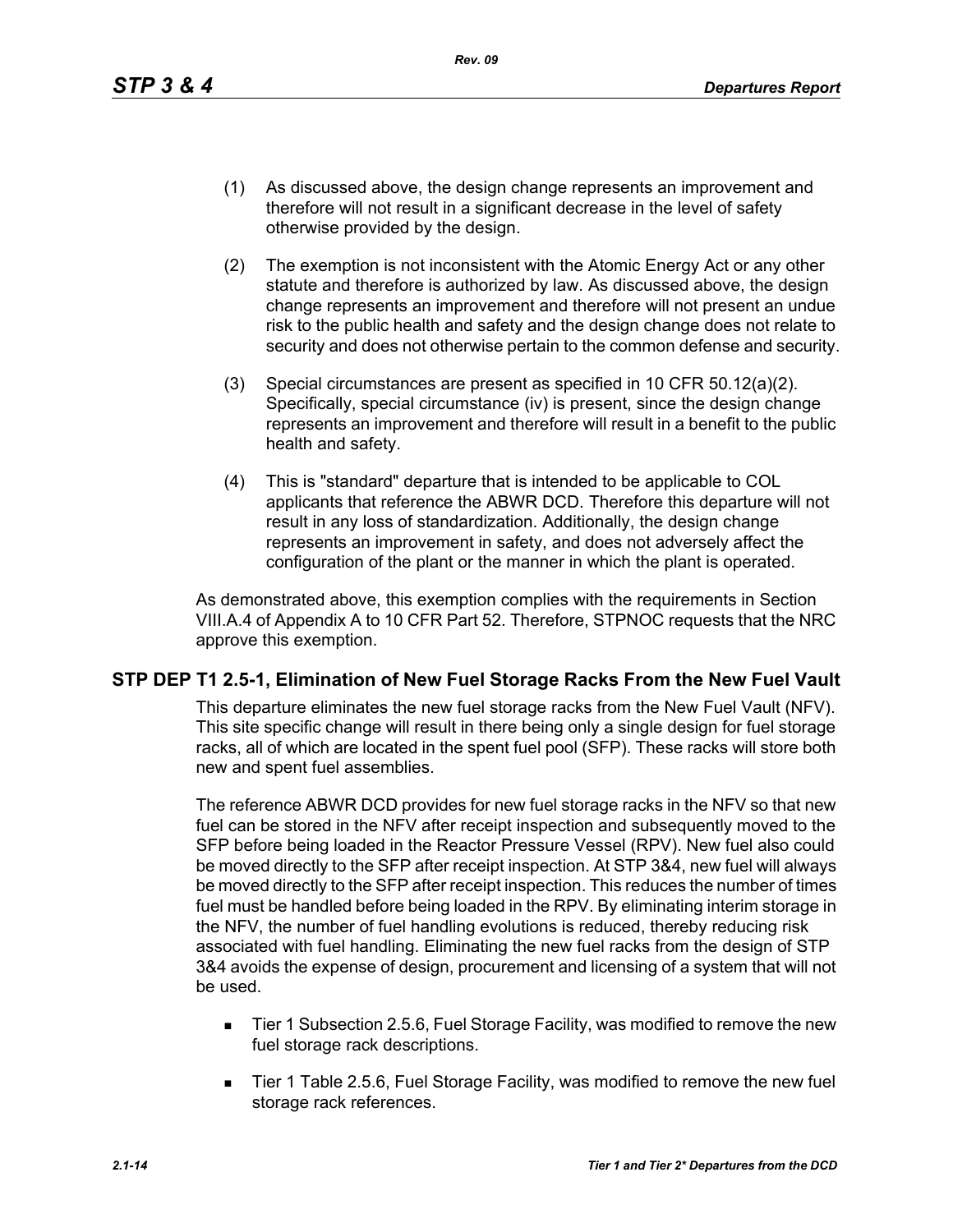*Tier 1 and Tier 2\* Departures from the DCD 2.1-15*

- Tier 2 Subsection 1.2.2.6.5 was modified to remove the new fuel storage rack references
- Tier 2 Subsection 1.2.2.6.6 was modified to remove the new fuel storage rack references.
- Tier 2 Subsection 3.1.2.6.2.2.1 was modified to remove the new fuel storage rack references.
- Tier 2 Subsection 3.1.2.6.3.2 was modified to remove the new fuel storage rack references.
- Tier 2 Section 9.1 was modified to remove the new fuel storage rack references.
- Tier 2 Subsection 9.1.1 was modified to remove the new fuel storage rack references. Descriptions for storage of new fuel were referenced to the Spent Fuel Storage descriptions in Section 9.1.2.
- Tier 2 Subsection 9.1.4 was modified to remove the new fuel storage rack references and load paths modified to remove the new fuel storage racks as a destination.
- Tier 2 Subsection 9.1.6.1 (COL License Information Items 9.1) was revised to reference COL License Information Item 9.3 based on elimination of the New Fuel Storage Racks.
- Tier 2 Subsection 9.1.6.2 (COL License Information Item 9.2) was revised to reference COL License Information Item 9.4 based on elimination of the New Fuel Storage Racks.
- Tier 2 Table 9.1-8 was revised to remove reference to the new fuel vault.
- Tier 2 Figure 9.1-14 was modified to remove reference to New Fuel Storage Racks in the New Fuel Vault.
- Tier 2 Section 12.3, was modified to add reference to STP DEP T1 2.5-1.
- Tier 2 Subsection 12.3.4.3 was modified to remove the new fuel storage rack references.
- Tier 2 Chapter 16, Technical Specifications Design Features Section 4.3, Fuel Storage, was modified to remove the new fuel storage rack references and to include a fuel storage rack center to center distance requirement in the spent fuel storage rack specification, 4.3.1.1.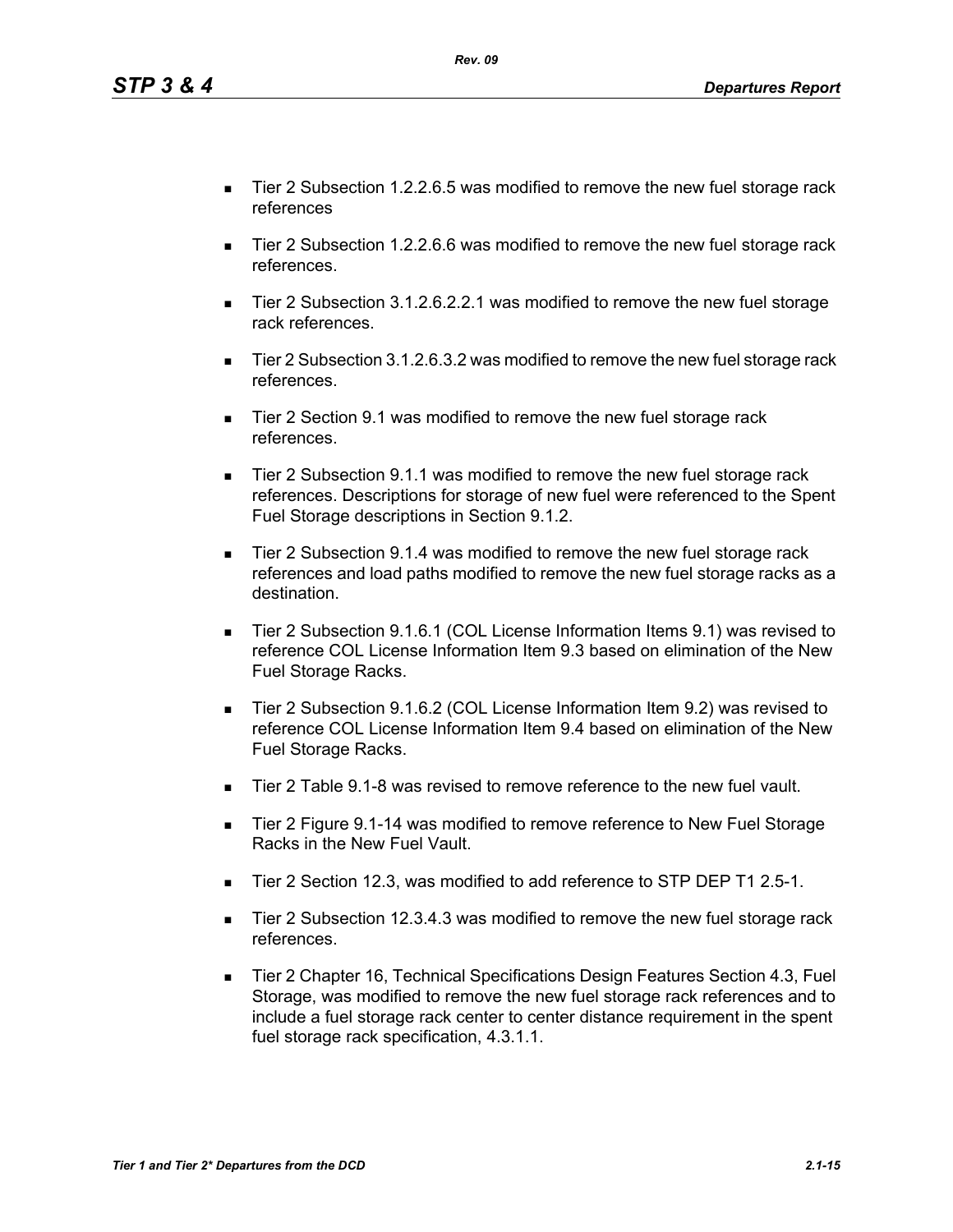## **Evaluation Summary**

This departure was evaluated per Section VIII.A.4 of Appendix A to 10 CFR Part 52, which requires that (1) the design will not result in a significant decrease in the level of safety otherwise provided by the design; (2) the exemption is authorized by law, will not present an undue risk to the public health and safety, and is consistent with the common defense and security; (3) special circumstances are present as specified in 10 CFR 50.12(a) (2); and (4) the special circumstances outweigh any decrease in safety that may result from the reduction in standardization caused by the exemption. As shown below, each of these criteria are satisfied.

- (1) The change will not result in a decrease in the level of safety otherwise provided by the design since new fuel will be stored in the spent fuel pool directly after receipt inspection. As described above, elimination of the option of storing new fuel in the NFV reduces the potential number of fuel handling evolutions and their associated risk, thereby increasing the level of safety.
- (2) The change is not inconsistent with the Atomic Energy Act or any other statute and therefore is authorized by law. As stated above, the change will not present an undue risk to the public health and safety since reducing the potential number of fuel handling evolutions increases the level of safety. This change does not relate to security and does not otherwise pertain to the common defense and security.
- (3) Special circumstances are present as specified in 10 CFR 50.12(a)(2). Specifically, special circumstance (ii) is present since storage of new fuel in the NFV is not necessary to achieve the underlying purpose of the design certification rule (which is to store new fuel safely), and special circumstance (iv) is present since thechange represents an increase in the level of safety as discussed above and; therefore, provides a benefit to the public health and safety.
- (4) The special circumstances outweigh any decrease in safety that may result from the reduction in standardization. Specifically, since the change only eliminates one of the options for storage of new fuel, the reduction in standardization would not result in a significant decrease in safety. As described above, reducing the potential number of fuel handling evolutions represents an improvement in safety and does not adversely affect the configuration of the plant or the manner in which the plant is operated.

As demonstrated above, this exemption complies with the requirements in Section VIII.A.4 of Appendix A to 10 CFR Part 52. Therefore, NINA requests that the NRC approve this exemption.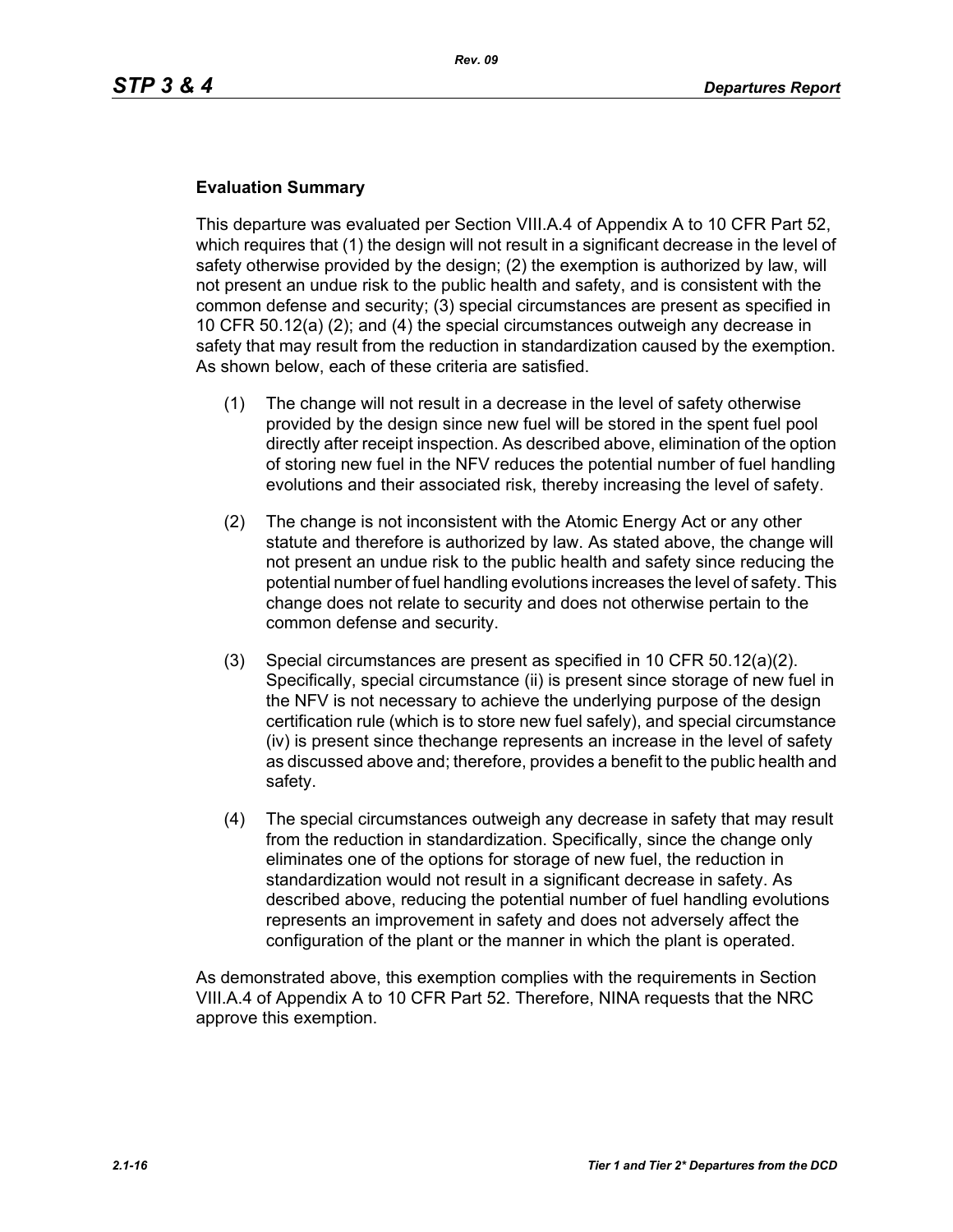# **STD DEP T1 2.10-1, Addition of Condensate Booster Pumps**

## **Description**

DCD Tier 1 Figure 2.10.2a shows the basic system configuration of the Condensate and Feedwater System (CFS) with a single symbol for condensate pumps. This departure adds a second symbol to indicate the addition of condensate booster pumps in series. The CFS system is classified as non-safety-related and does not perform a safety function. The location/arrangement of the condensate pumps and condensate booster pumps, between the condenser hotwell and the low pressure heaters, does not adversely impact the ability of the CFS to perform the function described in the Tier 1 Design Description. As part of this departure, DCD Tier 1 Figure 2.10.9, Turbine Gland Seal System, is revised to correct an obvious typographical error.

## **Evaluation Summary**

This departure was evaluated per Section VIII.A.4 of Appendix A to 10 CFR Part 52, which requires 1) the design change will not result in a significant decrease in the level of safety otherwise provided by the design; 2) the exemption is authorized by law, will not present an undue risk to the public health and safety,and is consistent with the common defense and security; 3) special circumstances are present as specified in 10 CFR 50.12(a)(2); and 4) the special circumstances outweigh any decrease in safety that may result from the reduction in standardization caused by the exemption. As shown below, each of these four criteria are satisfied.

- (1) As discussed above, the change recognizes the use of condensate pumps and condensate booster pumps. The CFS does not perform a safety function and therefore the change will not result in a significant decrease in the level of safety otherwise provided by the design.
- (2) The exemption is not inconsistent with the Atomic Energy Act or any other statute and therefore is authorized by law. As discussed above, the change involves a system with no safety function and therefore will not present an undue risk to the public health and safety and the design change does not relate to security and does not otherwise pertain to the common defense and security.
- (3) Special circumstances are present as specified in 10 CFR 50.12(a)(2). Specifically, special circumstance (ii) is present, since the design change does not affect safety. Accordingly, it is not necessary to preserve the configuration of the CFS as presented in Tier 1 in order to achieve the purpose of the ABWR design certification rule.
- (4) This is a "standard" departure that is intended to be applicable to COL applicants that reference the ABWR DCD, thus the departure will not affect standardization. Additionally, the change does not adversely affect the configuration of the plant or adversely affect the manner in which the plant is operated.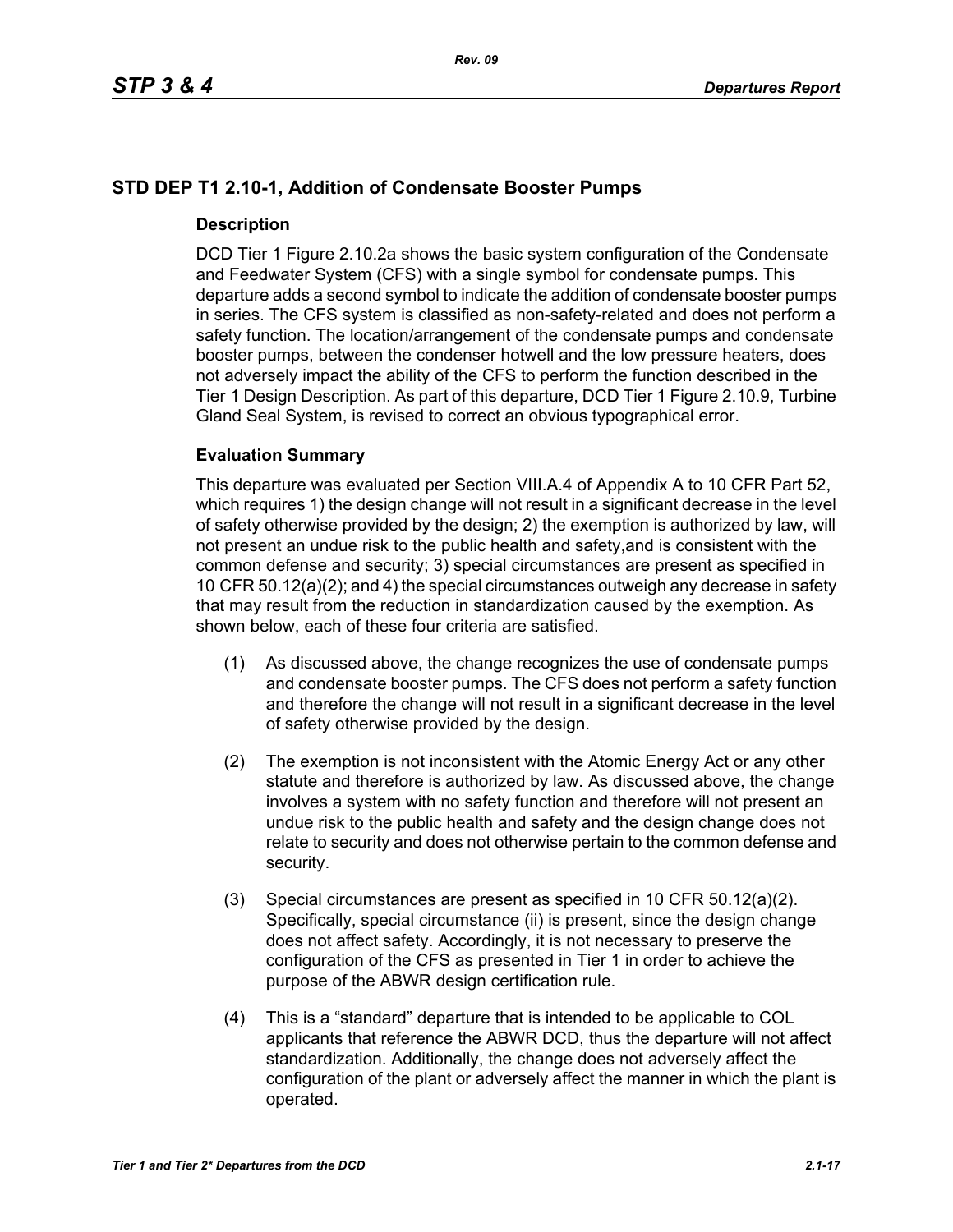As demonstrated above, this exemption complies with the requirements in Section VIII.A.4 of Appendix A to 10 CFR Part 52.

# **STD DEP T1 2.12-1, Electrical Breaker/Fuse Coordination and Low Voltage Testing**

## **Description**

The reference ABWR DCD in Tier 1 states electrical power distribution interrupting devices (circuit breakers and fuses) are coordinated such that the interrupting device closest to the fault opens first. The description of the interruption device coordination has been modified to include the acceptable industry practice with standards and codes (e.g., IEEE 141, IEEE 242, etc.). Including this provides detailed guidance for electrical system design expectations. Since protective device coordination may overlap, and the discrete coordination may not be possible, the expectation has been changed to meet the requirement to the maximum extent possible.

The reference ABWR DCD ITAAC also requires that pre-operational/start-up testing of the as-built Class 1E Electrical Power Distribution System will be conducted by operating connected Class 1E loads at their analyzed minimum voltage. DCD Table 2.12.1 (Electric Power Distribution System ITAAC) currently states that tests of the asbuilt Class 1E Electric Power Distribution System will be conducted by operating connected Class 1E loads at their analyzed minimum voltage. Testing in this manner for each connected Class 1E load is not practical to connect and disconnect each load, one at time to facilitate testing.

For DC loads, ITAAC require testing by operating connected Class 1E loads at both the minimum and maximum battery voltages. Tier 1 DCD Table 2.12.12 (Direct Current Power Supply ITAAC) currently states that tests of the as-built Class 1E DC system will be conducted by operating connected Class 1E loads at less than or equal to the minimum allowable battery voltage and at greater than or equal to the maximum battery charging voltage. It is not practical to perform testing in this manner. This is modified to allow performance type tests at the manufacturer's shop for the operating voltage range of Class 1E AC and DC electrical equipment prior to shipment to the site. In addition, system preoperational tests will be conducted on the as-built Class 1E AC and DC systems and test voltage results will be compare against system voltage analysis.

# **Evaluation Summary**

For electrical loads powered at or below 120 VAC or 125 VDC, the requirement that the device closest to the fault open first is not always met, since many small loads have internal fuses/circuit breakers and there is often a minimum device size available, or the minimum circuit breaker/fuse size recommended by the vendor. In the case of high fault current, the upstream protective device may trip before the protective device connected to the small load, or both may trip at the same time. In such cases, discrete coordination may not be possible.

The extensive in-situ testing in the DCD is not necessary and is duplicated, since the voltage tests are performed by the manufacturers as part of their normal performance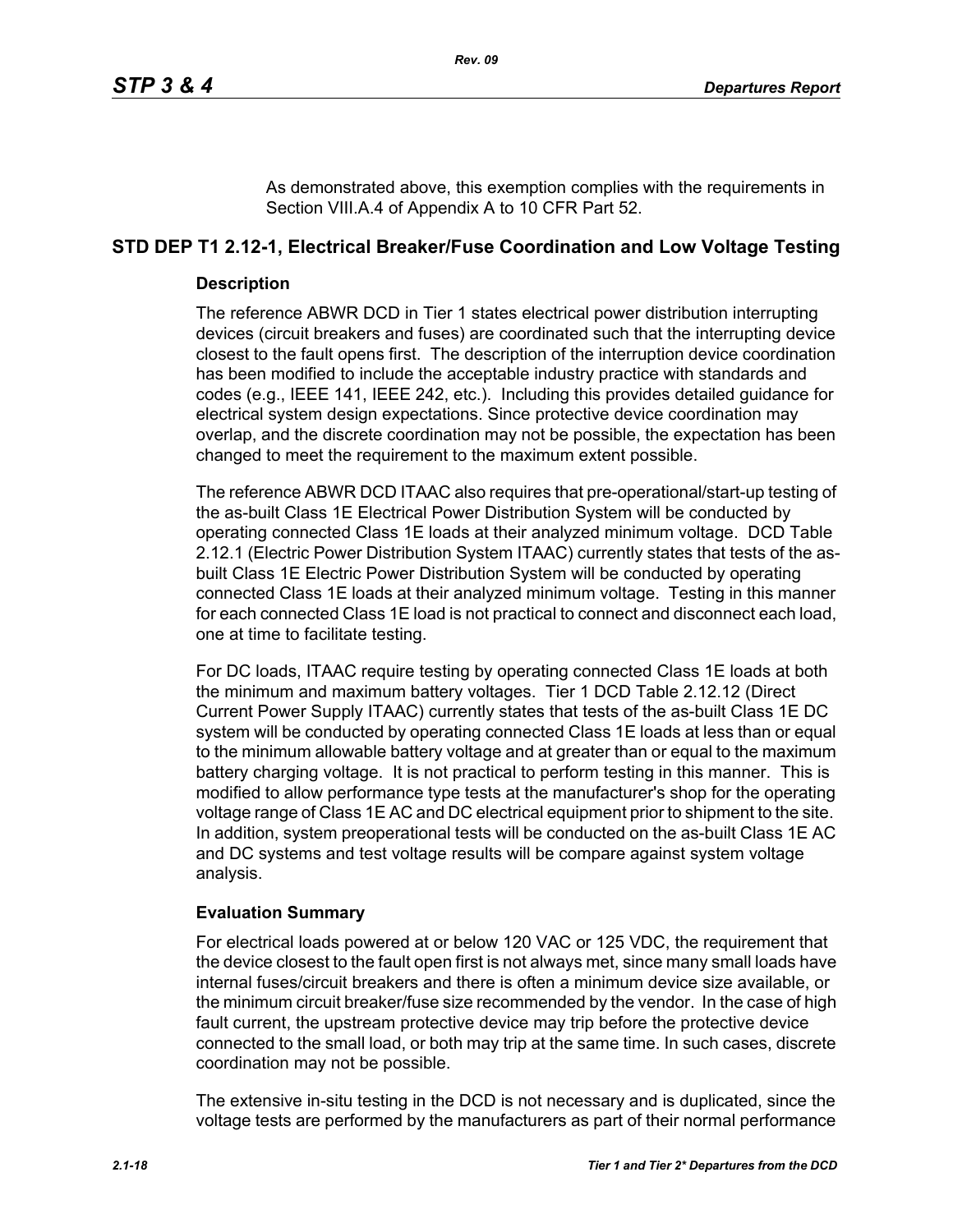and functional tests prior to shipment. In addition, testing is performed at the jobsite on electrical power distribution equipment during construction after its installation.

The events and accidents in Chapter 15 were reviewed. The analyses and conclusions presented in Chapter 15 are not affected as the alternate methods of breaker coordination and low voltage testing are judged equivalent to those in the DCD. No negative impacts on severe accident probability or severity have been identified nor has a new type of severe accident been created. The bases in the generic Technical Specifications in Chapter 16 will be met or exceeded.

This departure was evaluated per Section VIII.A.4 of Appendix A to 10 CFR Part 52, which requires 1) the design change will not result in a significant decrease in the level of safety otherwise provided by the design; 2) the exemption is authorized by law, will not present an undue risk to the public health and safety, and is consistent with the common defense and security; 3) special circumstances are present as specified in 10 CFR 50.12(a)(2); and 4) the special circumstances outweigh any decrease in safety that may result from the reduction in standardization caused by the exemption. As shown below, each of these four criteria are satisfied.

- (1) As discussed above, the change is intended to accomplish the same purpose as the original DCD design and therefore will not result in a significant decrease in the level of safety otherwise provided by the design.
- (2) The exemption is not inconsistent with the Atomic Energy Act or any other statute and therefore is authorized by law. As discussed above, the DCD change accomplishes the same purpose and therefore will not present an undue risk to the public health and safety. and the design change does not relate to security and does not otherwise pertain to the common defense and security.
- (3) Special circumstances are present as specified in 10 CFR 50.12(a)(2). Specifically, special circumstance (ii) is present, since the change accomplishes the same underlying purpose as the original DCD design.
- (4) This change is intended to be applicable to COL applicants that reference the ABWR DCD. Therefore this departure will not result in any loss of standardization.

As demonstrated above, this exemption complies with the requirements in Section VIII.A.4 of Appendix A to 10 CFR Part 52. Therefore, STPNOC requests that the NRC approve this exemption.

## **References**

- (5) IEEE 141-1993, Recommended Practice for Electric Power Distribution for Industrial Plants (IEEE Red Book)
- (6) IEEE 242 -2001, Recommended Practice for Protection and Coordination of Industrial and Commercial Power Systems (IEEE Buff Book)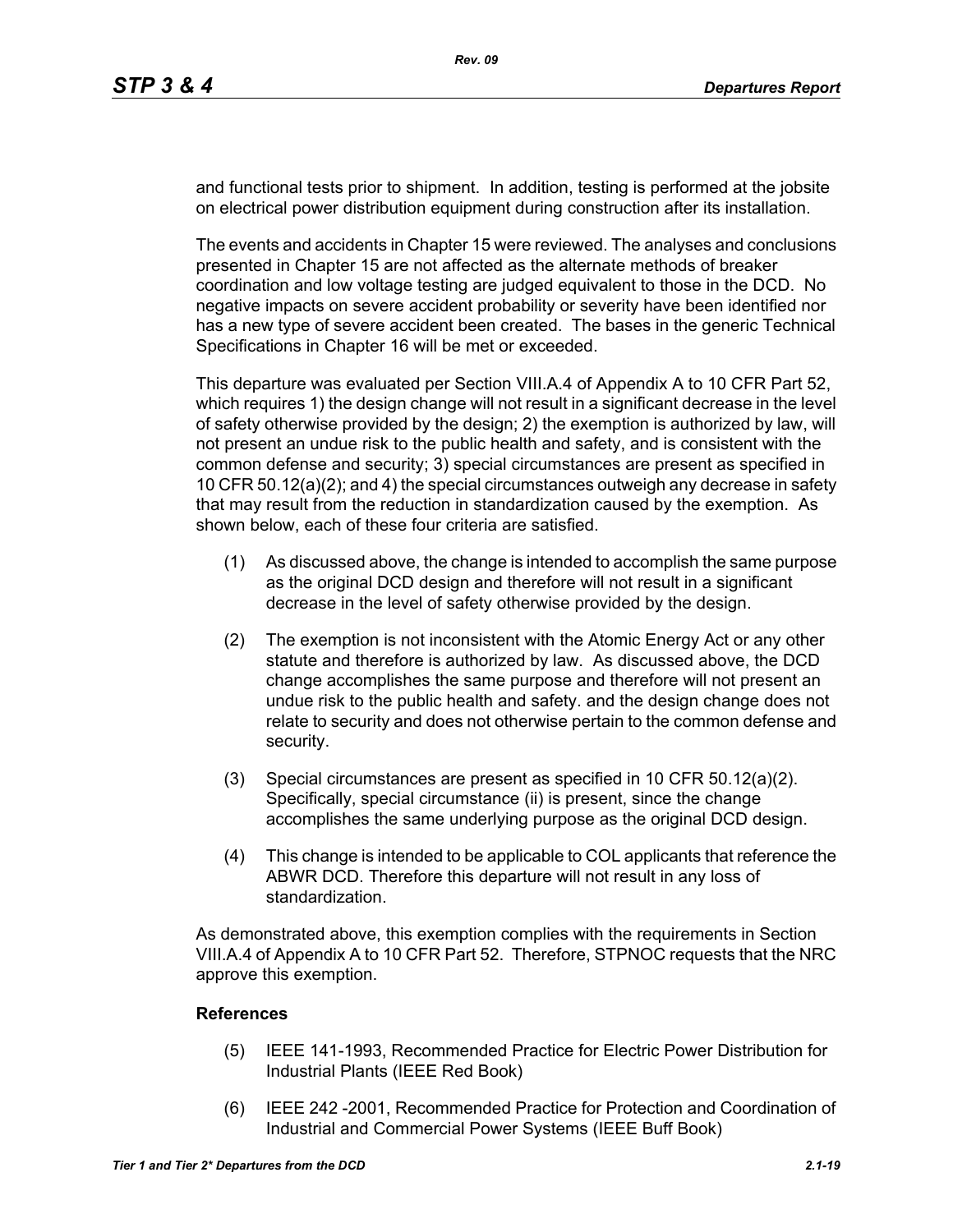# **STD DEP T1 2.12-2, I&C Power Divisions**

## **Description**

A fourth division of safety related power has been added to the Class 1E Instrument and Control Power Supply System.

The Instrument and Control Power Supply System as described in the DCD Tier 1 provided power to three mechanical safety-related divisions (I, II and III) and not to safety-related Distributed Control and Information System (DCIS) Division IV. This departure adds a fourth regulating transformer and associated distribution panels to supply Instrument and Control Power to Division IV.

The DCIS cabinets and chassis, ECCS Digital Control and Information System cabinets and chassis, in each of the four divisions, use redundant power supplies and feeds for increased reliability and availability to allow self-diagnostics and to operate during power failures. The existing design provides three divisions such that the two feeds are uninterruptible vital AC power (uninterruptible does not mean single failure proof) and I&C power (interruptible but diesel-backed). The second I&C power feed is available to the Division IV DCIS cabinets and chassis. Most power problems can be addressed on-line and all such problems will be "non-critical" faults since no functionality will be lost.

# **Evaluation Summary**

This departure was evaluated per Section VIII.A.4 of Appendix A to 10 CFR Part 52, which requires 1) the design change will not result in a significant decrease in the level of safety otherwise provided by the design; 2) the exemption is authorized by law, will not present an undue risk to the public health and safety, and is consistent with the common defense and security; 3) special circumstances are present as specified in 10 CFR 50.12(a)(2); and 4) the special circumstances outweigh any decrease in safety that may result from the reduction in standardization caused by the exemption. As shown below, each of these four criteria are satisfied.

- (1) As discussed above, the design change represents an improvement and therefore will not result in a significant decrease in the level of safety otherwise provided by the design.
- (2) The exemption is not inconsistent with the Atomic Energy Act or any other statute and therefore is authorized by law. As discussed above, the design change represents an improvement and therefore will not present an undue risk to the public health and safety and the design change does not relate to security and does not otherwise pertain to the common defense and security.
- (3) Special circumstances are present as specified in 10 CFR 50.12(a)(2). Specifically, special circumstance (iv) is present, since the design change represents an improvement and therefore will result in a benefit to the public health and safety.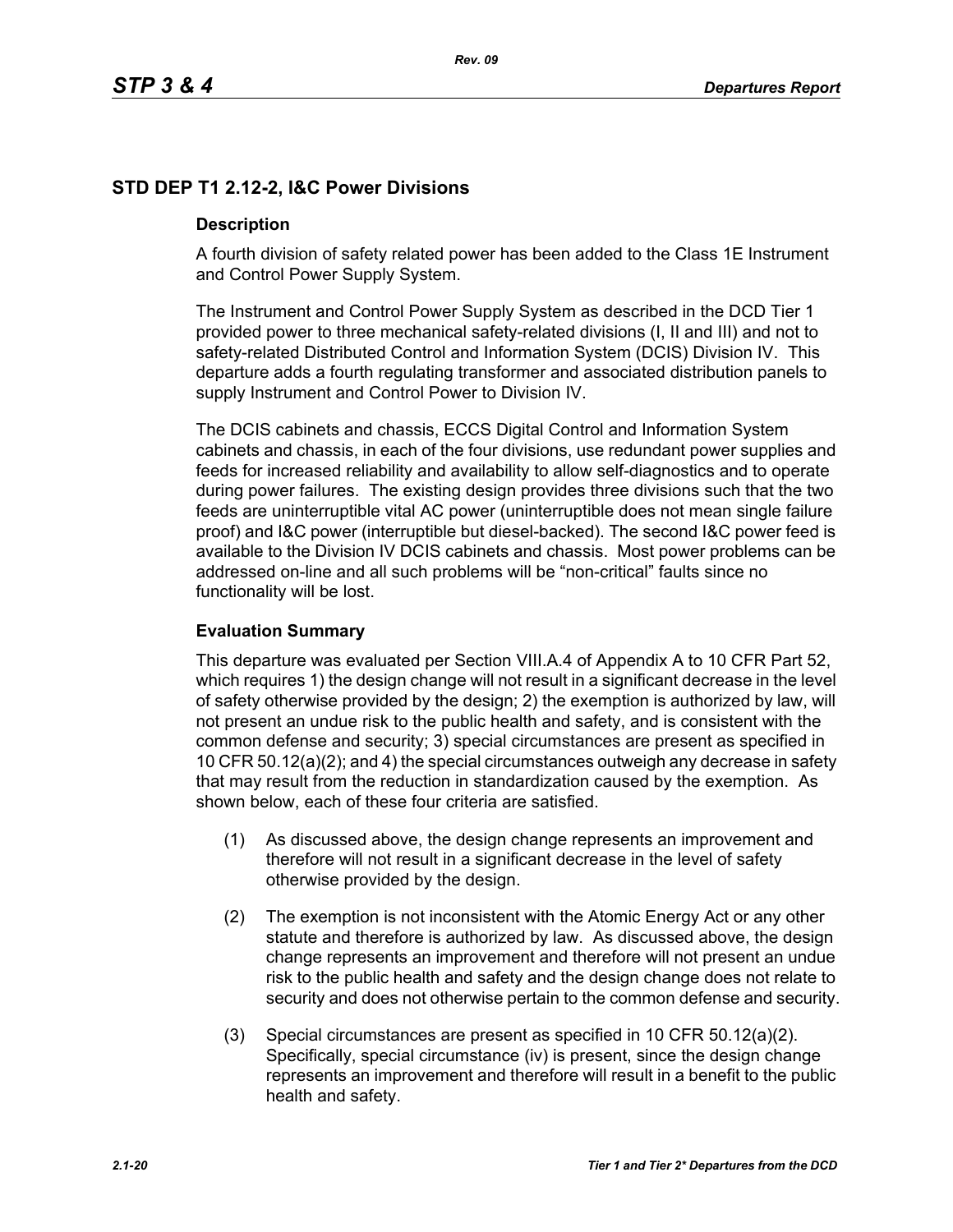(4) This is "standard" departure that is intended to be applicable to COL applicants that reference the ABWR DCD. Therefore this departure will not result in any loss of standardization. Additionally, the design change represents an improvement in safety, and does not adversely affect the configuration of the plant or the manner in which the plant is operated.

As demonstrated above, this exemption complies with the requirements in Section VIII.A.4 of Appendix A to 10 CFR Part 52. Therefore, STPNOC requests that the NRC approve this exemption.

# **STD DEP T1 2.14-1, Hydrogen Recombiner Requirements Elimination**

## **Description**

10 CFR 50.44, "Combustible gas control for nuclear power reactors," was amended after the issuance of the design certification for the ABWR. The amended 10 CFR 50.44 eliminates the requirements for hydrogen control systems to mitigate a designbasis LOCA hydrogen release. As a result of this change, the use of the containment hydrogen and oxygen monitoring instrumentation in the mitigation of a design-basis LOCA is also eliminated. This change was implemented using the guidance contained within TSTF-447-A, Revision 1, "Elimination of Hydrogen Recombiners and Change to Hydrogen and Oxygen Monitors."

This departure reflects the elimination of the requirement to maintain equipment needed to mitigate a design-basis LOCA hydrogen release. This departure includes the following:

- (1) The ABWR Flammability Control System (FCS), which consists of two redundant hydrogen recombiners, is no longer required in the response to a design basis LOCA and is eliminated. In conjunction with this change, LCO 3.6.3.1, "Primary Containment Hydrogen Recombiners," which established the requirements for the FCS is deleted. LCO 3.3.6.2, "Remote Shutdown System," is modified to delete Function 17, which required remote shutdown system controls for cooling water to the FCS. Supports systems associated with the FCS are modified or deleted, as necessary, to support removal of the FCS.
- (2) The containment hydrogen and oxygen monitoring functions of the Containment Monitoring System are no longer required to function for the mitigation of a design basis LOCA. Consequently, the containment hydrogen and oxygen monitoring functions are no longer classified as Category 1, as defined in Regulatory Guide (RG) 1.97, "Instrumentation for Light-Water-Cooled Nuclear Power Plants to Assess Plant and Environs Conditions During and Following an Accident," Revision 4. The RG 1.97 classification of containment hydrogen and oxygen monitoring functions are changed to Category 3 for hydrogen monitoring, and Category 2 for oxygen monitoring, allowing these instruments to be re-classified as nonsafety-related. In conjunction with this change, LCO 3.3.6.1, "Post Accident Monitoring (PAM) Instrumentation," is modified to delete Functions 11 and 12, requirements for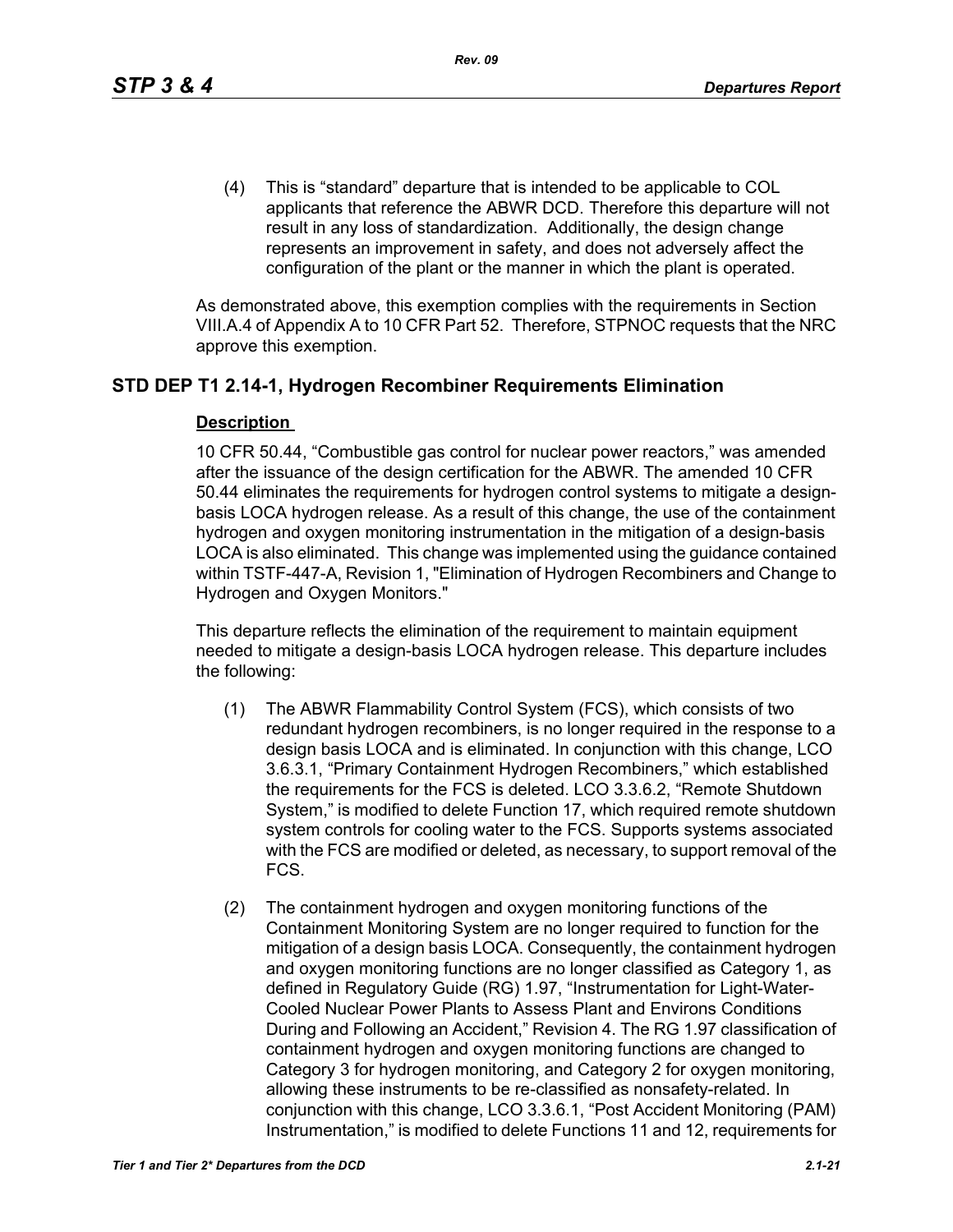the H<sub>2</sub> and O<sub>2</sub> analyzers in the containment drywell and wetwell. This change to LCO 3.3.6.1 is acceptable because only Category 1 PAM instruments meet 10 CFR 50.36 criteria for inclusion in technical specifications.

With the adoption of these changes, the design and other requirements for control of combustible gases satisfy the regulations in 10 CFR 50.44(c) as amended. The design and requirements for control of combustible gases are consistent with the guidance provided in Regulatory Guide 1.7, Control of Combustible Gas Concentrations in Containment, Revision 3, dated March 2007, as described below.

(1) 10 CFR 50.44(c)(1), Mixed atmosphere, requires that all containments have a capability for ensuring a mixed atmosphere during design-basis and significant beyond design-basis accidents. Section C.3 of RG 1.7 specifies that this capability may be provided by an active, passive, or combination system. Active systems may consist of a fan, a fan cooler, or containment spray.

The ABWR satisfies this requirement by a combination of active and passive capability. As indicated in the reference ABWR DCD, Section 6.2.5.1(6), the drywell and the suppression chamber will be mixed uniformly after the design basis LOCA due to natural convection and molecular diffusion. Mixing will be further promoted by operation of the containment sprays. The containment spray system consists of two RHR spray loops, each of which includes both wetwell and drywell sprays. LCO 3.6.2.4, Residual Heat Removal (RHR) Containment Spray," ensures that the active components for containment mixing are reliable, redundant, single-failure-proof, able to be tested and inspected, and remain operable with a loss of onsite or offsite power as recommended in Section C.3 of RG 1.7.

(2) 10 CFR 50.44(c)(2), Combustible gas control, requires that all containments have an inerted atmosphere or must limit hydrogen concentrations in containment during and following an accident.

The ABWR satisfies this requirement with the Atmospheric Control System (ACS), which is provided to establish and maintain an inert atmosphere within the primary containment. LCO 3.6.3.2, "Primary Containment Oxygen Concentration," ensures that the primary containment is inerted whenever reactor power is greater than 15% of rated thermal power.

(3) 10 CFR 50.44(c)(3), Equipment Survivability, requires that containments that do not rely upon an inerted atmosphere to control combustible gases must be able to establish and maintain safe shutdown and containment structural integrity with systems and components capable of performing their functions during and after exposure to the environmental conditions created by the burning of hydrogen.

This requirement is not applicable to the ABWR because the ABWR uses an inerted atmosphere to control combustible gases in the primary containment.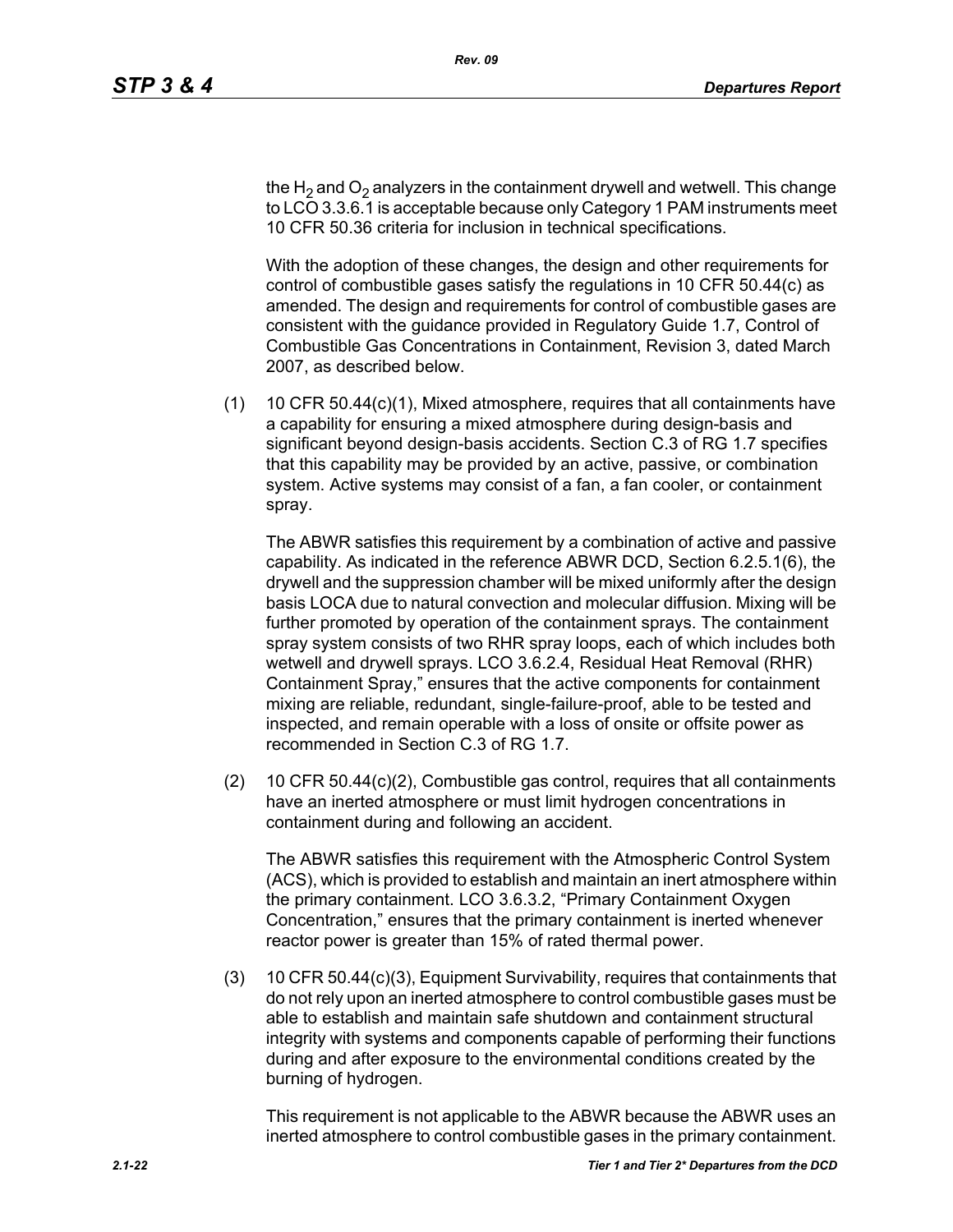(4) 10 CFR 50.44(c)(4), Monitoring, requires that equipment be provided for monitoring oxygen and hydrogen in the containment. This oxygen and hydrogen monitoring equipment must be must be functional, reliable, and capable of continuously measuring the concentration of oxygen and hydrogen in the containment atmosphere following a significant beyond design-basis accident for combustible gas control and accident management, including emergency planning.

The ABWR satisfies this requirement for monitoring oxygen and hydrogen in the primary containment as described in item (k) of the reference ABWR DCD, Section 7.5.2.1, "Post Accident Monitoring System," and Table 7.5-2, "ABWR PAM Variable List," as modified by this departure. Specifically, the containment hydrogen and oxygen monitoring functions are no longer required to function for the mitigation of a design basis LOCA and are no longer classified as Category 1, as defined in RG 1.97. The oxygen and hydrogen monitors for the containment drywell and wetwell satisfy design requirements consistent with their RG 1.97 classification as Type C, Category 2 (oxygen) and Category 3 (hydrogen) instruments.

(5) 10 CFR 50.44(c)(5), Structural analysis, requires that an applicant perform an analysis that demonstrates containment structural integrity. This demonstration must use an analytical technique that is accepted by the NRC. Section C.5 of RG 1.7 specifies that that an acceptable method for demonstrating that these requirements are met for steel containments is conformance with ASME Boiler and Pressure Vessel Code (edition and addenda as incorporated by reference in 10 CFR 50.55a(b)(1)), Section III, Division 1, Subsubarticle NE-3220, Service Level C Limits, considering pressure and dead load alone (evaluation of instability is not required). Section C.5 of RG 1.7 further specifies that, as a minimum, the specific code requirements set forth should be met for a combination of dead load and an internal pressure of 45 psig.

The ABWR satisfies this requirement as indicated in ABWR DCD, Section 3.8.2.5, "Structural Acceptance Criteria," Section 19A.2.45, Containment Integrity [Item (3)(v)], and Section 19E.2.3.2, "100% Metal-Water Reaction." These sections provide a detailed description of how the ABWR containment satisfies the requirements of 10 CFR 50.44(c)(5) using methods determined acceptable in Section C.5 of RG 1.7.

## **Evaluation Summary**

This evaluation covered Tier 1 and Tier 2 departures .

This departure was evaluated per Section VIII.A.4 of Appendix A to 10 CFR Part 52, which requires that: 1) the design change will not result in a significant decrease in the level of safety otherwise provided by the design; 2) the exemption is authorized by law, will not present an undue risk to the public health and safety, and is consistent with the common defense and security; 3) special circumstances are present as specified in 10 CFR 50.12(a)(2); and, 4) the special circumstances outweigh any decrease in safety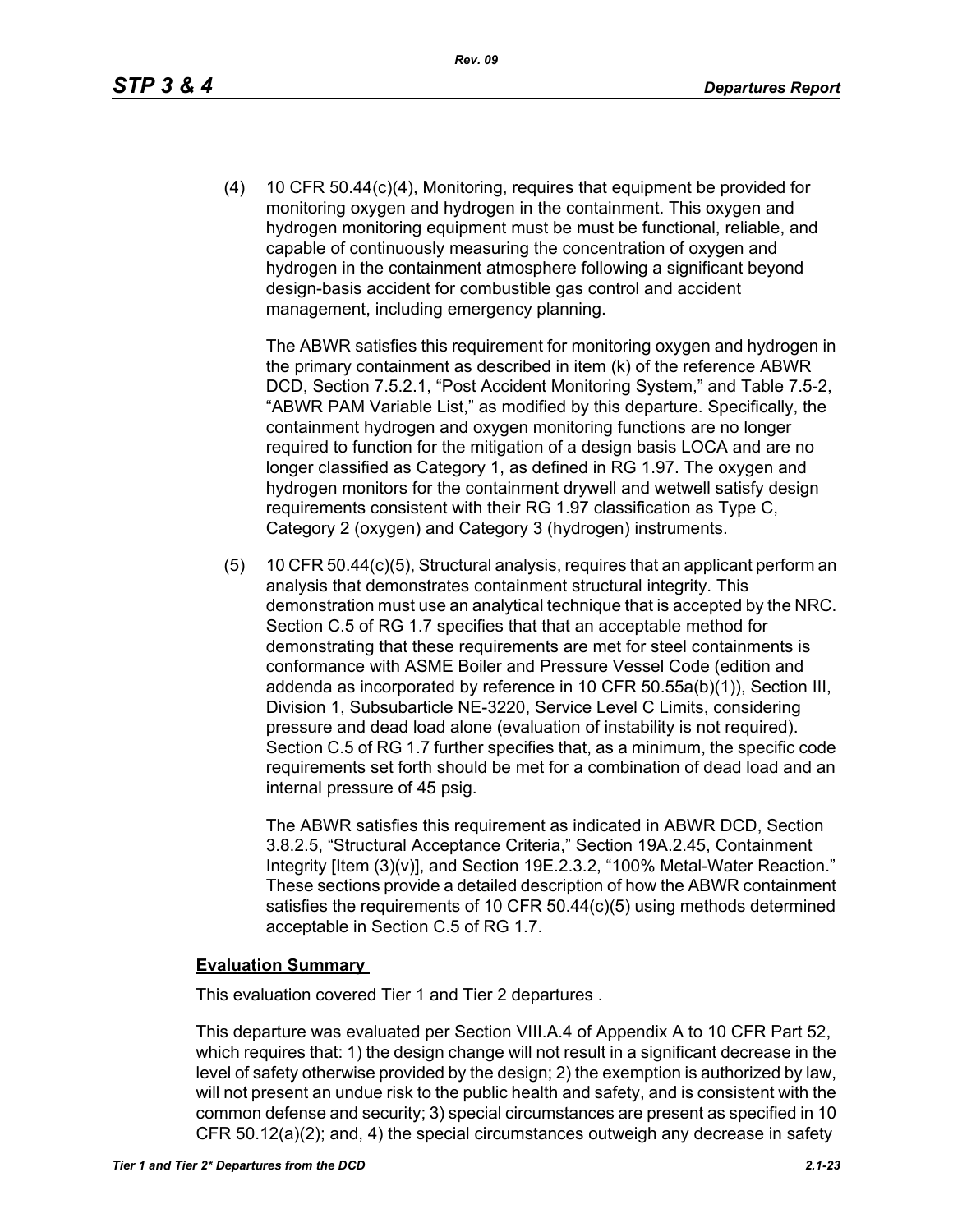that may result from the reduction in standardization caused by the exemption. As shown below, each of these four criteria are satisfied.

- (1) This design change incorporates changes to regulations that occurred after the issuance of the design certification for the ABWR. After incorporation of these design changes, the ABWR design features and requirements for control of combustible gases will satisfy the regulations in 10 CFR 50.44(c) (Ref. 1), consistent with the guidance provided in Regulatory Guide 1.7 (Ref. 2). Therefore, this change will not result in a significant decrease in the level of safety otherwise provided by the design.
- (2) The exemption is not inconsistent with the Atomic Energy Act or any other statute and therefore is authorized by law. As discussed above, the design change does not present an undue risk to the public health and safety. The design change does not relate to security and does not otherwise pertain to the common defense and security.
- (3) Special circumstances are present as specified in 10 CFR 50.12(a)(2). Specifically, special circumstance (ii), and special circumstance (vi) are invoked as evidenced by the revision to 10 CFR 50.44 as the underlying purpose is still served and the revision of regulations is a material change of circumstances.
- (4) This is "standard" departure that is intended to be applicable to COL applicants that reference the ABWR DCD. Therefore this departure will not result in any loss of standardization.

As demonstrated above, this exemption complies with the requirements in Section VIII.A.4 of Appendix A to 10 CFR Part 52. Therefore, STPNOC requests that the NRC approve this exemption

# **STD DEP T1 2.15-1, Re-classification of Radwaste Building Substructure from Seismic Category I to Non-Seismic**

## **Description**

The reference ABWR DCD Section 2.15.13 states that the exterior walls of the RW/B below grade and the basemat are classified as Seismic Category I. This departure revises the seismic category of the RW/B substructure (including the Radwaste Tunnels) from Seismic Category I to non-seismic. The RW/B (including the tunnels) does not house any safety related systems or components. Regulatory Guide 1.29, Seismic Design Classification, provides a list of SSCs which have to be classified as Seismic Category I. Item p on Page 4 of the Reg. Guide says "systems, other than radioactive waste management systems, not covered by ---", shall be Seismic Category I. The phrase 'other than radioactive waste management systems' excludes these systems from the list of Seismic Category I SSCs. For the radioactive waste management system, the Reg. Guide 1.29 refers to the Reg. Guide 1.143 in Note 5. The detailed guidance for the design of the radwaste processing systems, structures,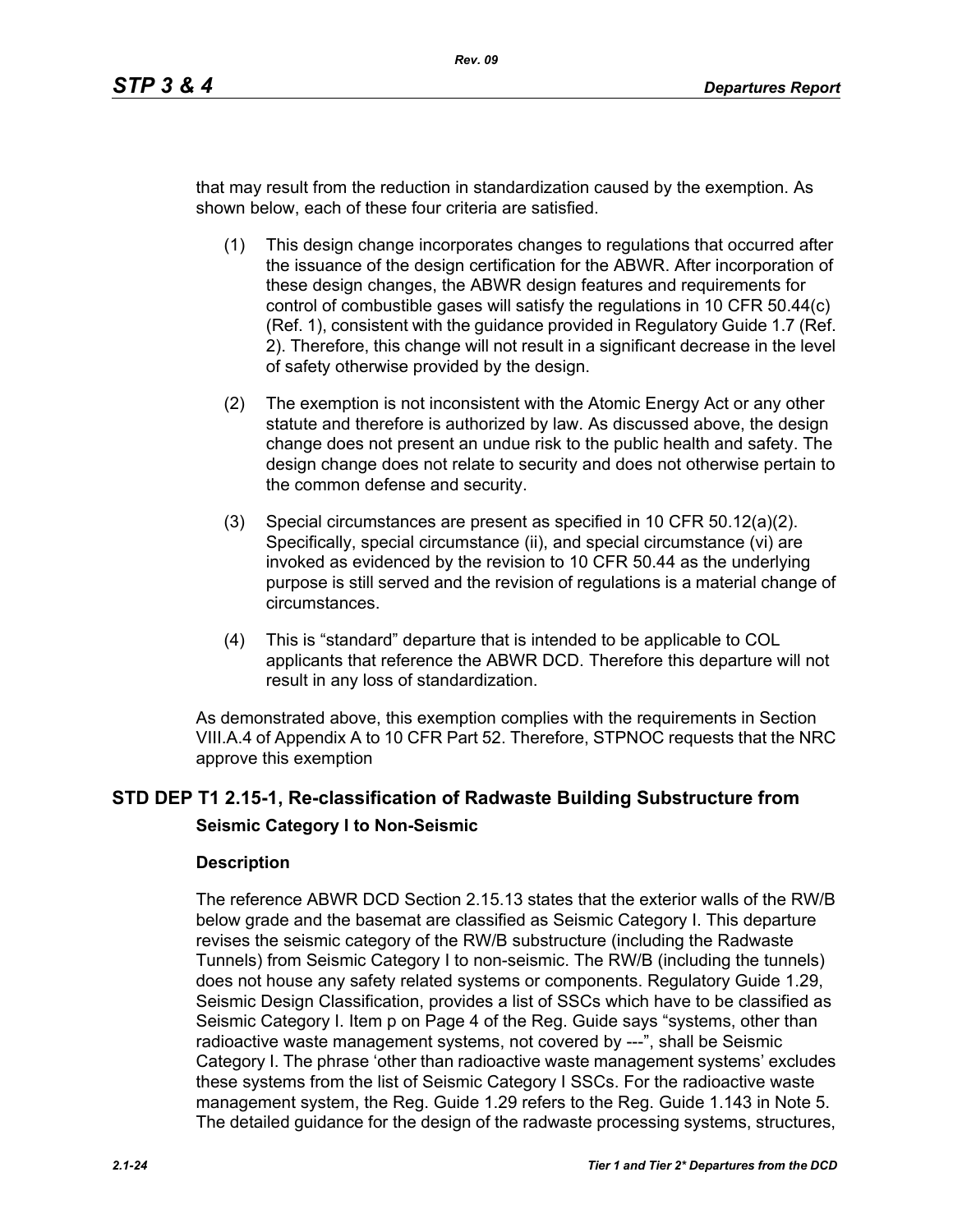and components is provided in Regulatory Guide 1.143. This departure commits to follow the guidance of Regulatory Guide 1.143.

Also, NUREG-1503, Section 3.8.4 states that Radwaste Building is not Seismic Category I. The NRC included this design in their review because GE elected to design the RW/B substructure as Seismic Category I.

Based on this departure, the COLA is revised to delete the description and results of RW/B (including the Radwaste Tunnels) analysis and design from those sections of the COLA which included such description because the RW/B substructure was classified as Seismic Category I structure. Examples of these deleted sections include Sections 2.5S.4, 3.7, 3.8, and Appendix 3H.3. Also, revisions have been made throughout the COLA to appropriately change the seismic classification of the RW/B (Part 7, Table 5.0-1).

#### **Evaluation Summary**

This departure was evaluated per Section VIII.A.4 of Appendix A to 10 CFR Part 52, which requires that 1) the design change will not result in a significant decrease in the level of safety otherwise provided by the design; 2) the exemption is authorized by law, will not present an undue risk to the public health and safety, and is consistent with the common defense and security; 3) special circumstances are present as specified in 10 CFR 50.12(a)(2); and 4) the special circumstances outweigh any decrease in safety that may result from the reduction in standardization caused by the exemption. As shown below, each of these four criteria are satisfied.

- (1) As discussed above, the design change conforms to current regulations and therefore will not result in a significant decrease in the level of safety otherwise provided by the design.
- (2) The exemption is not inconsistent with the Atomic Energy Act or any other statute and therefore is authorized by law. As discussed above, the design change does not present an undue risk to the public health and safety. The design change does not relate to security and does not otherwise pertain to the common defense and security.
- (3) Special circumstances are present as specified in 10 CFR 50.12(a)(2). Specifically, special circumstance (ii), and special circumstance (vi) are invoked because the classification of the Radwaste Building in the reference DCD is unduly conservative and is not necessary to satisfy applicable NRC regulations or guidance.
- (4) This is "standard" departure that is intended to be applicable to COL applicants that reference the ABWR DCD. Therefore this departure will not result in any loss of standardization.

As demonstrated above, this exemption complies with the requirements in Section VIII.A.4 of Appendix A to 10 CFR Part 52. Therefore, STPNOC requests that the NRC approve this exemption.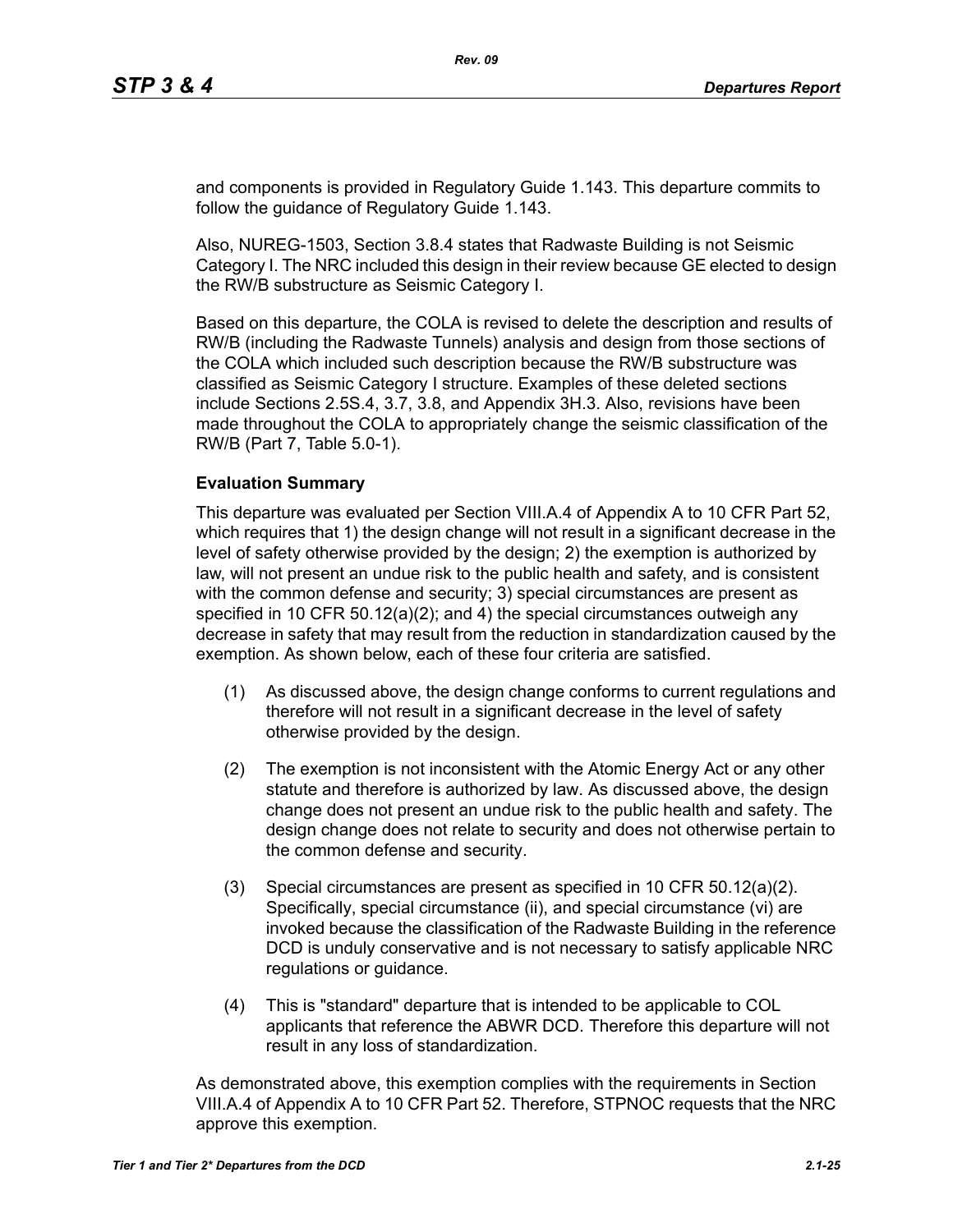# **STD DEP T1 2.15-2 RBSRDG HVAC**

#### **Description**

ABWR DCD Tier 1 Subsection 2.15.5, "Heating, Ventilating and Air Conditioning Systems" describes the operation and setting of the R/B Safety-Related DG HVAC System to control temperature in the diesel generator (DG) engine rooms during DG operation, and states the maximum temperature limit in the room is 50°C. However, based on applying the Ambient Design Temperature for the DG engine rooms (Tier 1 Section 5 specifies a maximum of 46.1°C) and the DG HVAC Flow Rates (Tier 2 Table 9.4.5.8.2 specifies 160,000 m3/h) as defined in other ABWR DCD sections cited, the DG engine room temperature can exceed this 50°C limit. This departure revises the DCD Tier 1 Subsection 2.15.5 DG engine room maximum temperature limit during DG operation from 50°C to 60°C.

ABWR DCD Tier 2 Subsections 9.4.5.4.1.2 and 9.4.5.5.5 describe the R/B Safety-Related Electrical Equipment HVAC System and Diesel Generator HVAC System design bases, respectively, including the maximum design temperature limit of the DG Engine rooms. This change also revises Subsections 9.4.5.4.1.2 and 9.4.5.5.5 to state that the indoor temperature in the diesel generator (DG) engine rooms during DG operation is maintained below 60°C. FSAR Tables 3I-4 and 3I-14 are revised to state that the diesel generator (DG) engine rooms maximum temperature is 60°C.

## **Evaluation Summary**

The proposed change was evaluated per Section VIII.A.4 of Appendix A to 10 CFR Part 52, which requires that 1) the design change will not result in a significant decrease in the level of safety otherwise provided by the design; 2) the exemption is authorized by law, will not present an undue risk to the public health and safety, and is consistent with the common defense and security; 3) special circumstances are present as specified in 10 CFR 50.12(a)(2); and 4) the special circumstances outweigh any decrease in safety that may result from the reduction in standardization caused by the exemption. As shown below, each of these four criteria are satisfied.

- (1) As discussed above, this proposed change consists of increasing the maximum temperature limit in the DG engine rooms during DG operation. It does not change the function or intent of the R/B Safety-Related DG HVAC System or any safety related equipment in the DG engine rooms and therefore does not result in a significant decrease in the level of safety otherwise provided by the design.
- (2) This proposed change is consistent with the Atomic Energy Act and other statutes and therefore is authorized by law. As discussed above, this proposed change does not present an undue risk to the public health and safety. This proposed change does not relate to security and does not otherwise pertain to the common defense and security.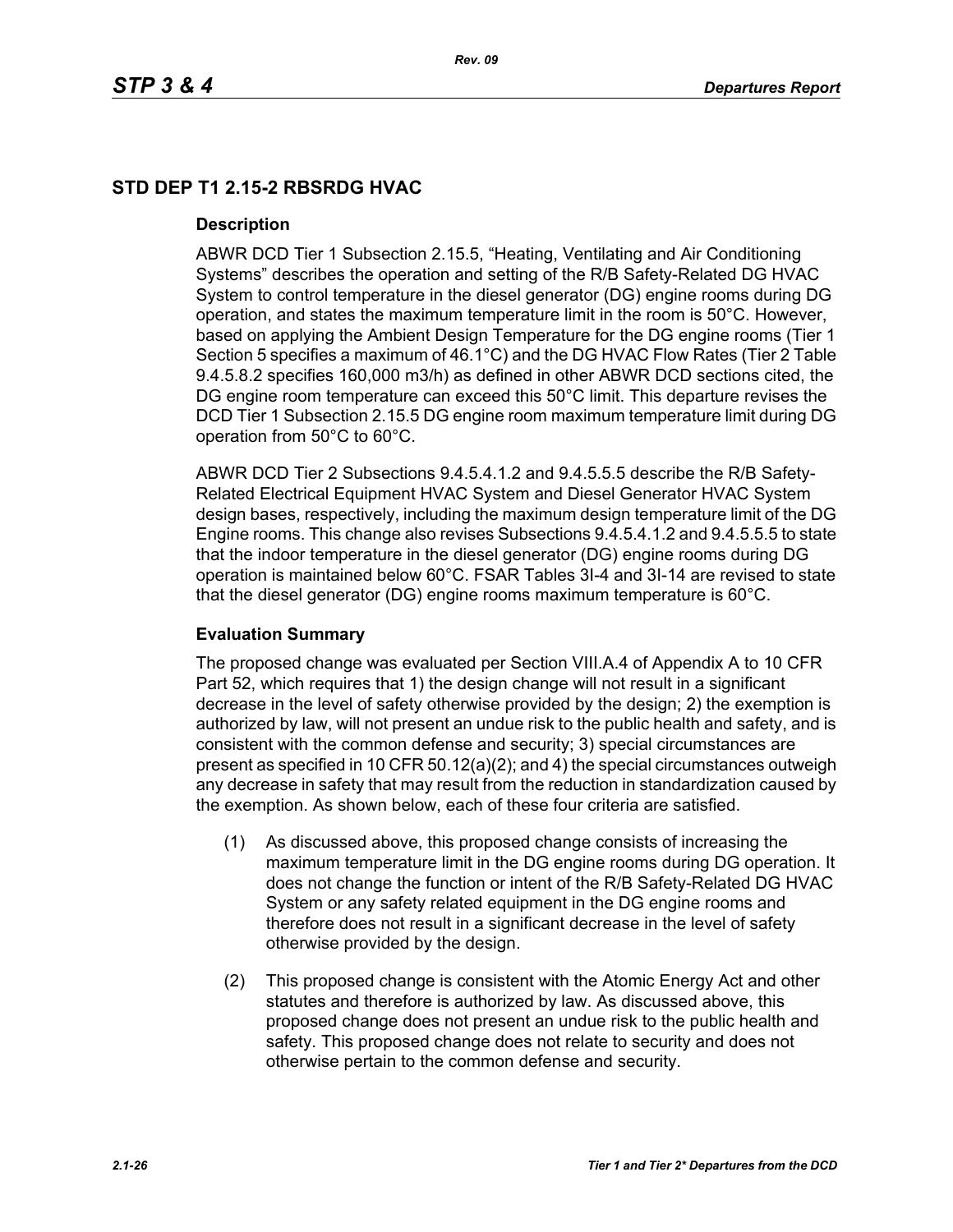(3) Special circumstances are present as specified in items (ii) and (iv) of 10 CFR 50.12 (a) (2). Specifically, special circumstance (ii) states, "Application of the regulation in the particular circumstances would not serve the underlying purpose of the rule or is not necessary to achieve the underlying purpose of the rule." In this case, the rule is that when the DG is operating, the R/B Safety-Related DG HVAC System and the R/B Safety-Related Electrical Equipment HVAC System maintain the temperature below a specified limit. The DCD Tier 1 Subsection 2.15.5 specifies that the maximum temperature be 50 °C. Because of the Ambient Design Temperature for the DG engine rooms (46.1°C) and the DG HVAC Flow Rates (160,000 m3/h) defined elsewhere in the DCD, the temperature in the DG room can exceed 50°C during DG operation. Therefore, the maximum temperature limit in the DG engine rooms during DG operation requires revision in order to be consistent with circumstances in the DG engine rooms. Application of the regulation as stated in the Tier 1 Subsection 2.15.5 would therefore not serve the underlying purpose of the rule.

Special circumstance (iv) is also applicable, since this departure changes the design temperature of the DG room to reflect a higher temperature environment. As such, the safety related equipment in this room will be qualified for the higher temperature and therefore will result in a benefit to public health and safety.

(4) This is a "standard" departure that is intended to be applicable to all COL applicants that reference the ABWR DCD. This departure does not adversely affect safety, the configuration of the plant, or the manner in which the plant is operated.

As demonstrated above, this exemption complies with the requirements in Section VIII.A.4 of Appendix A to 10 CFR Part 52. Therefore, STPNOC requests that the NRC approve this exemption.

# **STD DEP T1 3.4-1, Safety-Related I&C Architecture**

## **Description**

This departure can be characterized into five primary changes.

(1) Elimination of obsolete data communication technology

The departure eliminates references to the Essential Multiplexer System (EMS) and the Non-Essential Multiplexer System (NEMS) originally envisioned in the ABWR architecture and replaces them with separate and independent system level data communication capabilities. The original concept was based on a common EMS, which could be used by multiple safety-related, digitally-based protection systems. This departure defines separate dedicated data communication functions for each safety-related digital platform, including separate and independent data communication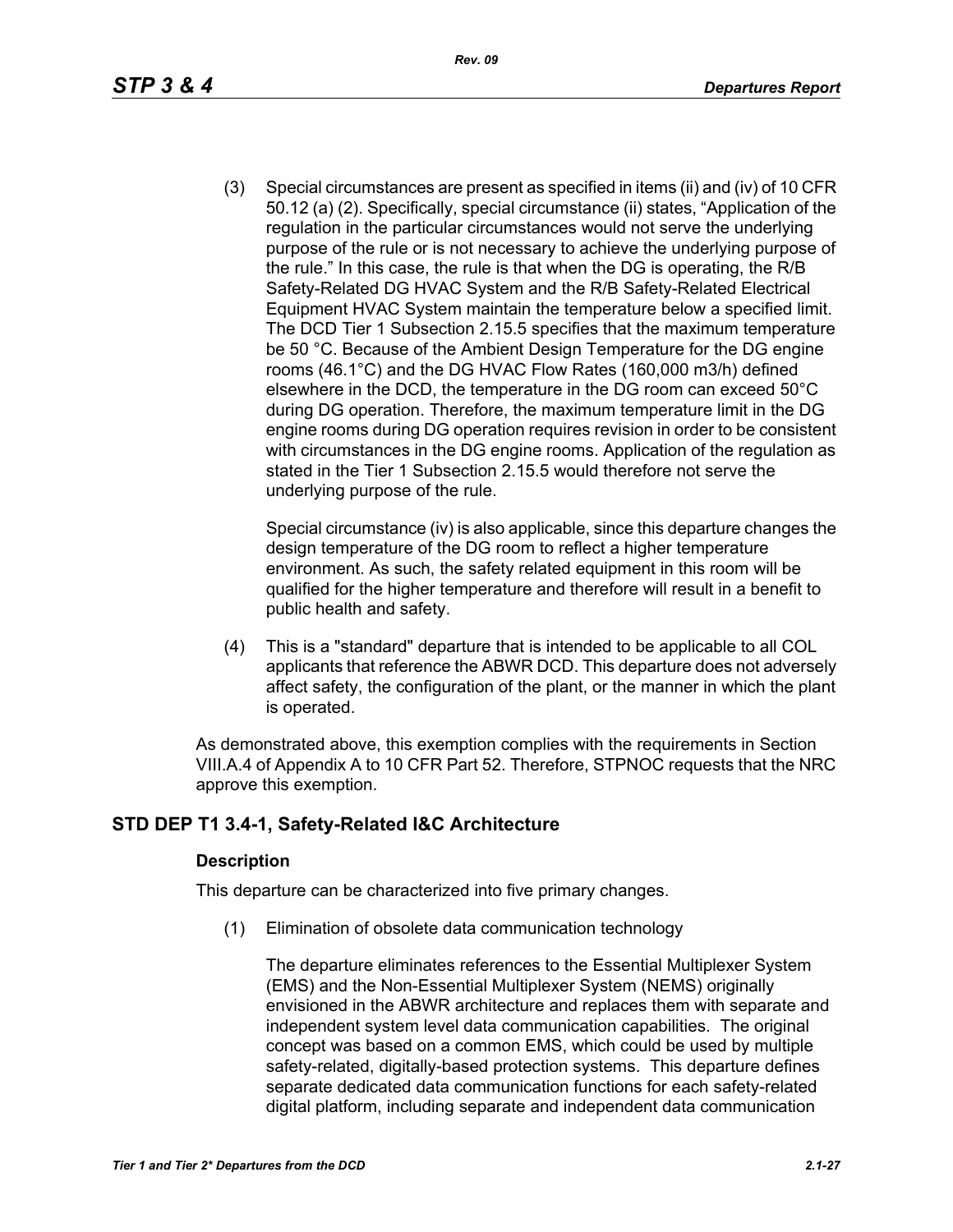functions for each division within a system. Appendix 7A has been updated to reflect the separate communication capabilities.

This departure meets all the applicable regulatory requirements including Regulatory Guides, industry standards and NRC Branch Technical Positions, as shown in Part 2, Tier 2, Table 1.9S-1 and Table 1.9S-1a. Separation of a centralized communication system into separate system communication functions provides the following benefits:

- Allows the use of different (diverse) platforms for the Reactor Trip and Isolation System (RTIS) and the Engineered Safety Features Logic and Control System (ELCS). This feature allows the overall Safety System Logic and Control (SSLC) to be more resistant to common mode failure.
- **Provides for a more robust communication design since a credible single** failure will cause less degradation to independent communication functions than the single failure would cause in the centralized, common essential multiplexing system defined in the DCD.
- The new design is not subject to a single common cause failure disabling both the RTIS and ELCS. In the DCD design, common cause failure within the EMS would disable both RTIS and ELCS.
- Provides the flexibility to utilize communication technologies that have benefits in the areas of simplicity of function and improved independence, such as the use of "point to point" unidirectional data links.

The reference ABWR DCD identified use of the data communication standard ANSI-X3 series, Fiber Distributed Data Interface (FDDI), as the communication protocol for the EMS. FDDI is an obsolete technology and no longer appropriate for use.

The RTIS uses direct hardwired inputs to the system instead of the concept of using remote multiplexers as described in the certified ABWR DCD. This significantly reduces the complexity of data communication requirements for this system, while continuing to meet ABWR DCD functional requirements.

The ELCS continues to use remote acquisition of signal information and remote output of command information to controlled components. The ELCS will utilize serial, unidirectional, fiber optically-isolated data links instead of the FDDI protocol. The ELCS vendor's platform, including the use of unidirectional, serial data links, has been generically reviewed and approved by the NRC, as described in Topical Report WCAP-16097-P-A, Revision 0, "Common Qualified Platform Topical Report," and has operating experience in U.S. nuclear power plant safety system applications. This demonstrates that this method of communication meets the regulatory and industry standard requirements applicable to safety data communication.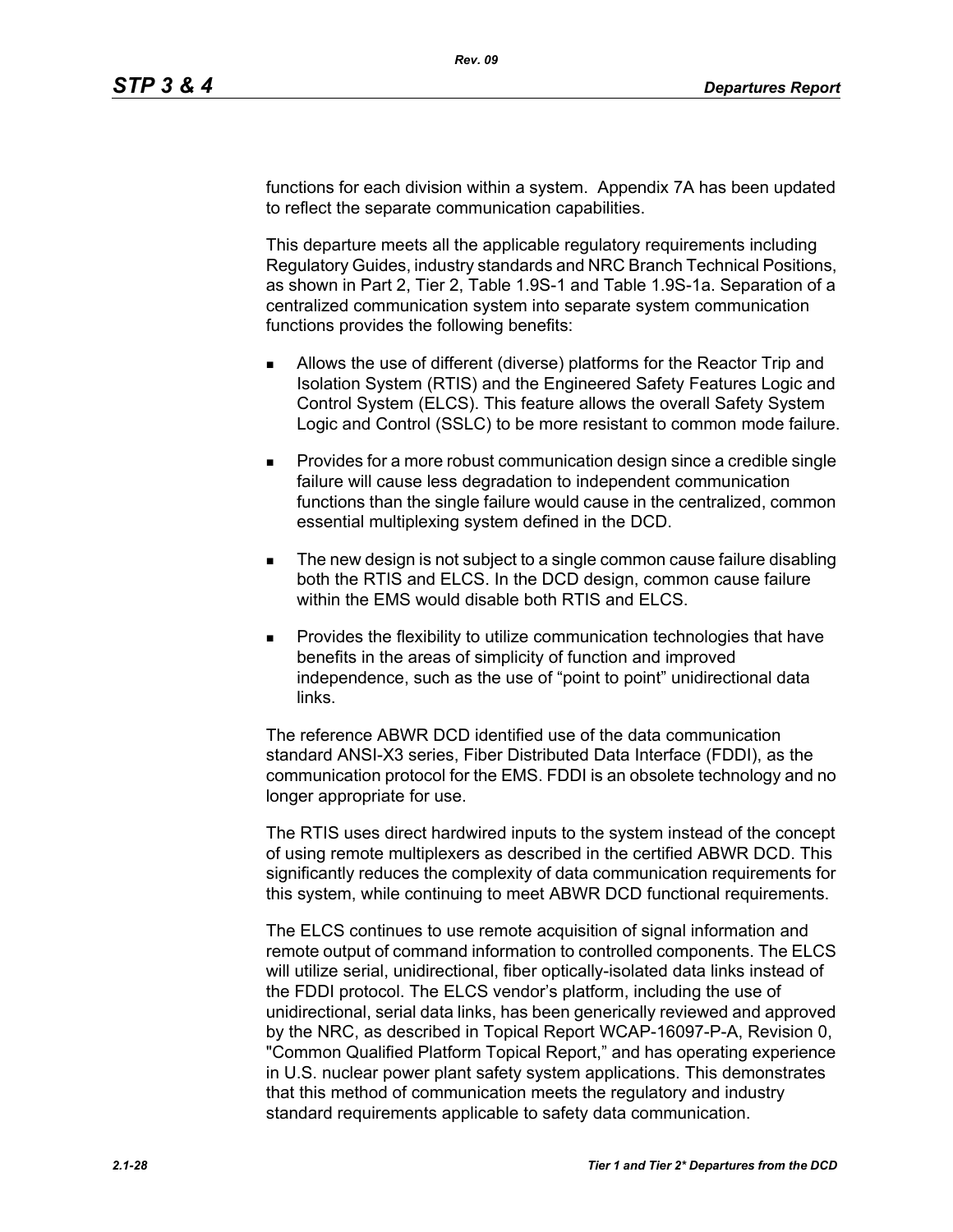The elimination of the multiplexer concept required all references to the Essential Multiplexing System (EMS) and Non-Essential Multiplexing System (NEMS) and their primary components to be replaced with a generic data communication reference. The terms EMS and NEMS were eliminated along with Remote Multiplexer Unit (RMU) and Control Room Multiplexer Unit (CMU).

The communication functions are primarily described in FSAR Sections T1 2.2, T1 2.7, T1 3.4, T2 7.2, T2 7.3 and T2 7.9S.

(2) Elimination of unnecessary inadvertent actuation prevention logic and equipment

The reference ABWR DCD described the design of the Engineered Safety Features (ESF) actuation outputs as being fully redundant within each division of the ESF digital controls systems. This design was to minimize the potential for false actuation of ESF components. In the design, each output was processed through two redundant sets of hardware and a final two-outof-two (2/2) logic decision was to be performed on a component level. Both sets of outputs had to demand actuation before a component would actually respond. As part of the detailed design of the ABWR ESF digital controls, it was determined that only selected ESF components required the redundant actuation prevention logic.

The redundant actuation logic is only implemented for systems where false actuation of a single component can initiate false protective actions during normal plant operation. For components such as the ELCS Automatic Depressurization System (ADS), a single valve opening will depressurize the reactor. For such components, a two-out-of-two vote is required to actuate each valve, with two different programmable logic controllers and their separate input and output modules within a single division.

As a result, the redundant actuation logic is only implemented for components that may impact plant safety or operation if actuated during normal plant operation such as the ECCS functions of the ELCS as described in FSAR Section T1 3.4.

These changes are primarily described in FSAR Sections T1 3.4, T2 7.1, T2 7.3 and T2 16. Technical Specification Bases Figures B3.3.1.4-1 thru 5 also show the elimination of the unnecessary inadvertent actuation logic. The logic channel bypasses are retained as part of the design but have been removed from these figures because they are only intended to show the boundaries of the Technical Specification required surveillances and the bypasses are outside of those boundaries.

(3) Clarifications of digital controls nomenclature and systems

The reference ABWR DCD defined many functional design requirements in terms typically reserved for hardware. Examples include the terms "module,"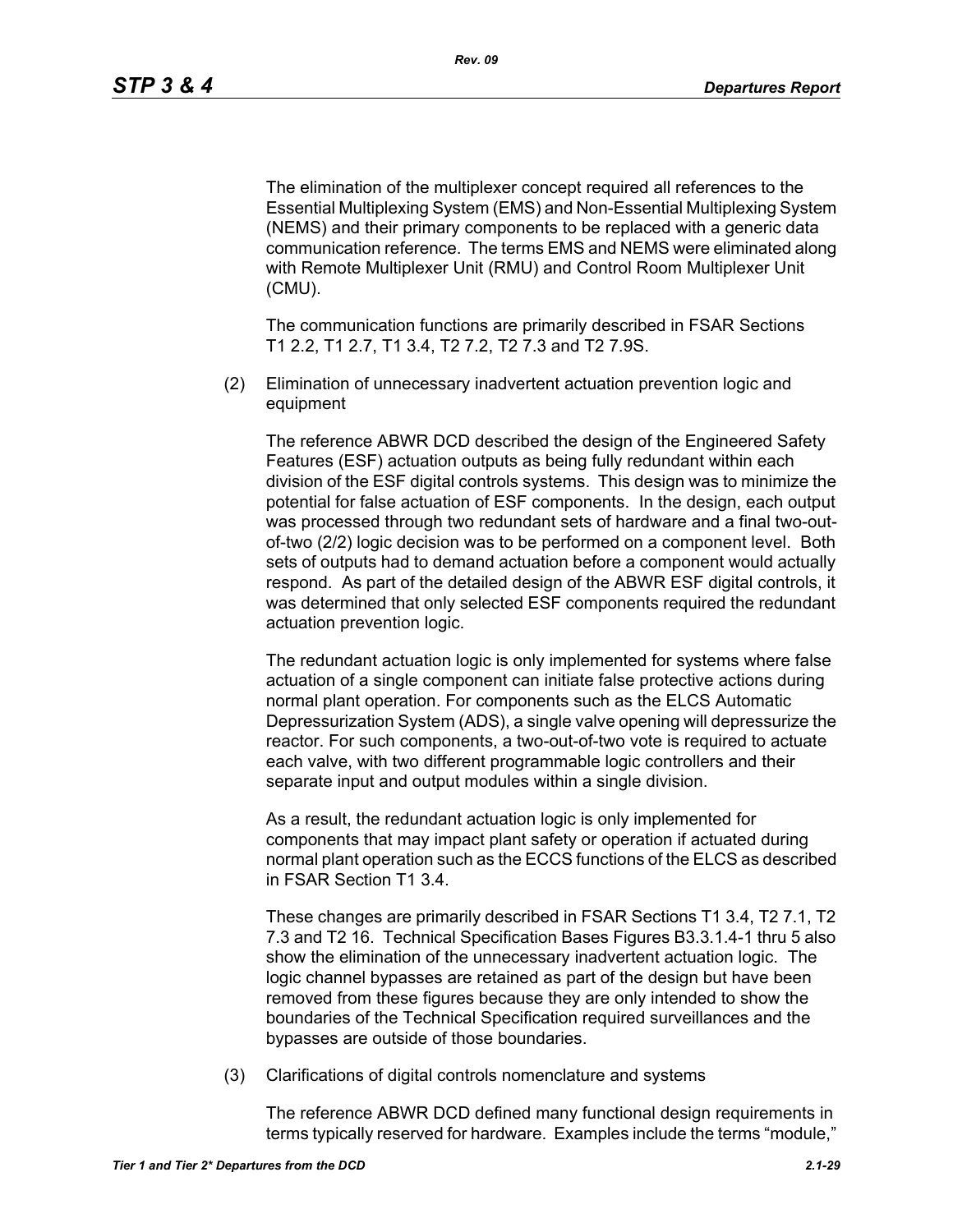"unit," and "system." The terminology was corrected to refer to the requirement as a "function" to eliminate the confusion associated with purely functional requirements and not physical requirements defined in the DCD. Examples include:

- Digital Trip Module (DTM) to Digital Trip Function (DTF)
- Trip Logic Unit (TLU) to Trip Logic Function (TLF)
- Safety System Logic Unit (SLU) to Safety System Logic Function (SLF)
- Process Computer System (PCS) to Plant Computer Function (PCF)
- **Essential Multiplexer System (EMS) to Essential Communication** Function (ECF)
- Bypass Unit (BPU) to Bypass Interlock Function

In addition, to better define the functional design and implementation of the digital controls platforms, specific I&C system names were assigned to the ESF digital controls systems and the Reactor Protection System (RPS). The digital controls responsible for the ESF systems are designated as the ESF Logic & Control System (ELCS). The RPS functions are implemented in two separate I&C systems: the Reactor Trip & Isolation System (RTIS) and the Neutron Monitoring System (NMS). The term Safety System Logic & Control (SSLC) was clarified as a general term used to cover all of the logic and controls associated with safety-related control systems.

The nomenclature changes required updating several sections of the original DCD to be updated for the STP 3&4 COLA to make all sections consistent.

(4) Final selection of platforms changed the implementation architecture

This departure revises the implementation architecture to use configurable logic devices for NMS and RTIS in lieu of microprocessors. This platform change was necessary to incorporate available platforms that meet both the regulatory and technical requirements. These design updates are primarily described in Tier 2 Section 7.2.

(5) Testing and surveillance changes for SSLC

This departure revises the testing and surveillance descriptions for SSLC (NMS, RTIS, ELCS) consistent with the characteristics of the design platforms selected. These changes are primarily described in Tier 2 Section 7.1.

Additionally, the Chapter 16 Technical Specifications Section 3.0 is modified to reflect the above changes to the safety-related I & C architecture.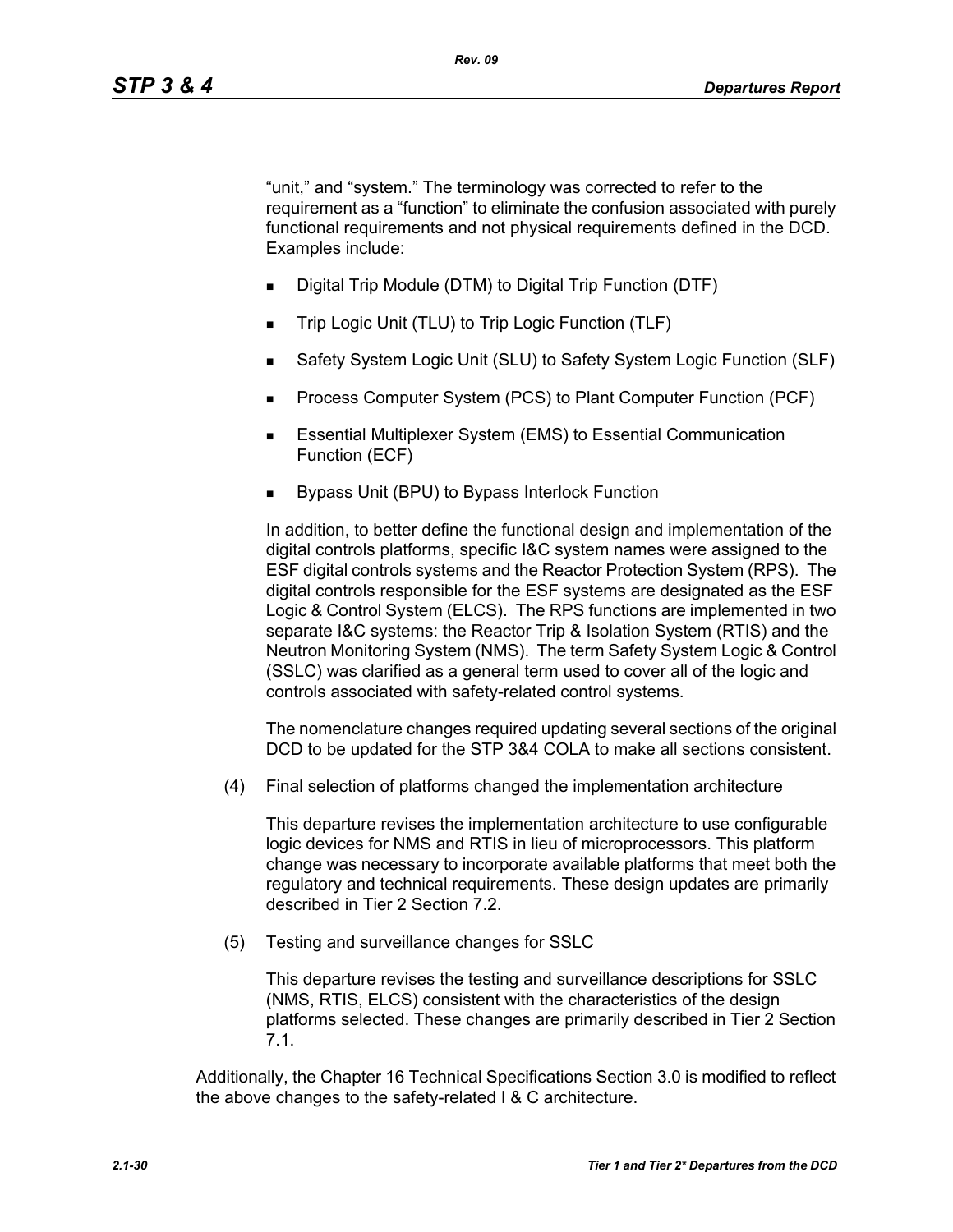The item (3) change from hardware based to functional design requirements (i.e., PCS to PCF) resulted in an unnecessary duplication (two sets) of non-safety Video Display Units (VDUs). Therefore, a set of non-safety VDUs is deleted in FSAR Section 18.4.

## **Evaluation Summary**

This departure was evaluated per Section VIII.A.4 of Appendix A to 10 CFR Part 52, which requires that 1) the design change will not result in a significant decrease in the level of safety otherwise provided by the design; 2) the exemption is authorized by law, will not present an undue risk to the public health and safety, and is consistent with the common defense and security; 3) special circumstances are present as specified in 10 CFR 50.12(a)(2); and 4) the special circumstances outweigh any decrease in safety that may result from the reduction in standardization caused by the exemption. As shown below, each of these four criteria are satisfied.

- (1) As discussed above, the design change represents another method for accomplishing the same purpose and therefore will not result in a significant decrease in the level of safety otherwise provided by the design.
- (2) The exemption is not inconsistent with the Atomic Energy Act or any other statute and therefore is authorized by law. As discussed above, the design change represents an improvement and therefore will not present an undue risk to the public health and safety. The design change does not relate to security and does not otherwise pertain to the common defense and security.
- (3) Special circumstances are present as specified in 10 CFR 50.12(a)(2). Specifically, special circumstance (ii) is present, since the design change represents another method of accomplishing the underlying purpose of the DCD.
- (4) This "standard" departure is intended to be applicable to COL applicants that reference the ABWR DCD. Therefore this departure will not result in any loss of standardization.

As demonstrated above, this exemption complies with the requirements in Section VIII.A.4 of Appendix A to 10 CFR Part 52. Therefore, STPNOC requests that the NRC approve this exemption and associated Technical Specification Section 3.0 changes.

## **STP DEP T1 5.0-1, Site Parameters**

#### **Description**

The site parameters in the reference ABWR DCD were selected to bound most potential US sites. However, the STP 3 & 4 site, when site specific data is analyzed using current methodologies and standards, represents four specific departures from the generic envelope.

The site design basis flood level is increased from that specified in the DCD. The certified design site parameter for site flooding is changed from 30.5 cm below grade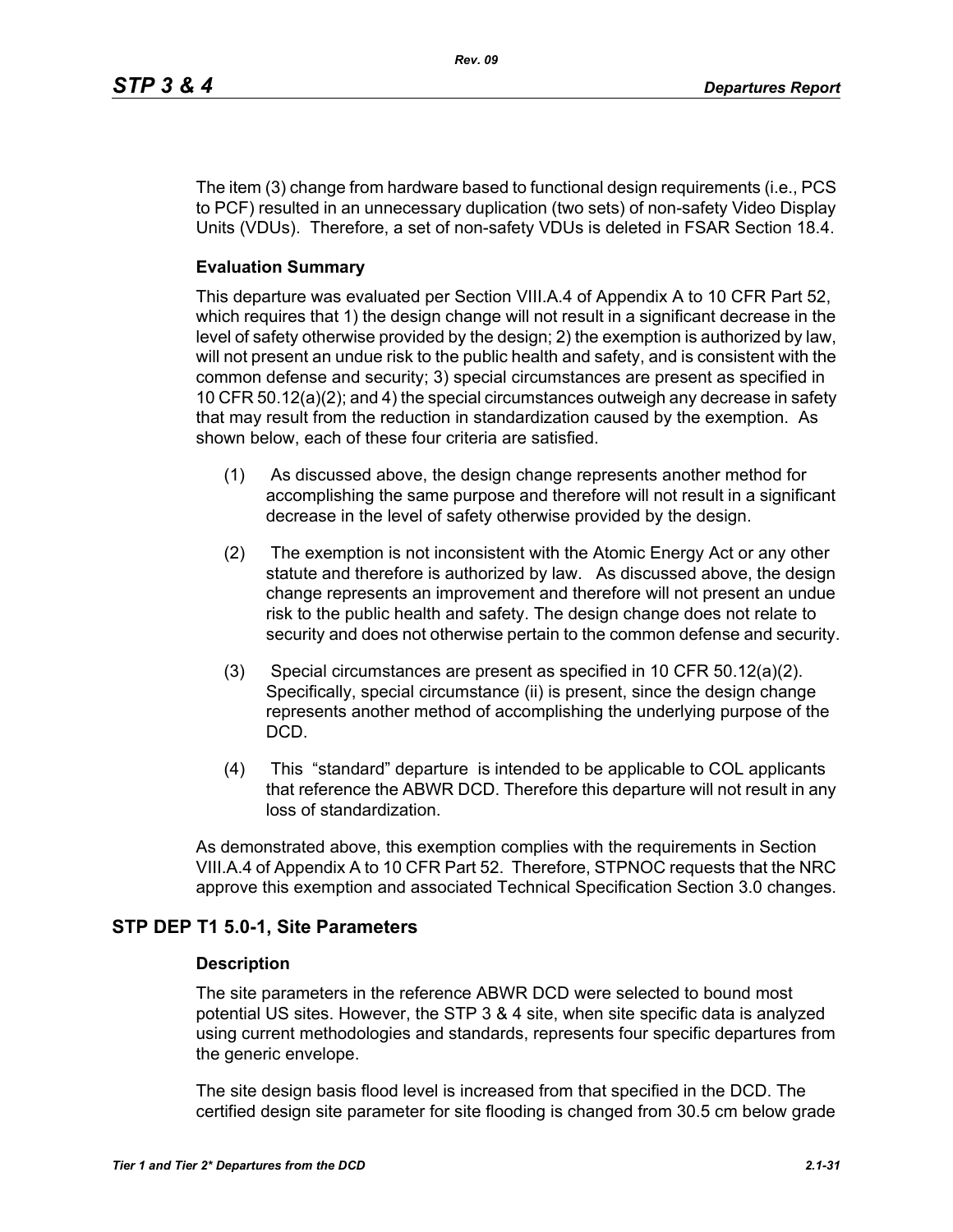to 182.9 cm above grade (grade being 1036.3 cm above mean sea level (MSL)) in order to handle a main cooling reservoir failure as a design basis event at STP.

The main cooling reservoir at the South Texas site is a non-seismic category 1 dam; hence, its failure must be assumed in the worst possible location. This results in the site design basis flood.

STP 3 & 4 safety-related SSCs are designed for or protected from this flooding event by watertight doors to prevent the entry of water into the Reactor Buildings and Control Buildings in case of a flood. Exterior doors located below the maximum flood elevation on the 12300 floor of the Reactor Building and Control Building are revised to be watertight doors. The Ultimate Heat Sink storage basin and the RSW pump houses are water-tight below the flood level.

The maximum design precipitation rate for rainfall at the STP site is calculated to increase from 49.3 cm/hr to 50.3 cm/hr based on site meteorology studies. This value is one factor in determining the structural loading conditions for roof design. ABWR Seismic Category 1 structures have roofs without parapets or parapets with scuppers to supplement roof drains so that large inventories of precipitation cannot accumulate. Therefore, the increase in maximum rainfall rate does not result in a substantial increase in the roof design loading, and therefore does not affect the design of these structures.

The humidity at the STP 3 & 4 site, as represented by wet bulb temperature, is increased from that specified in the DCD.

| Wet Bulb 1% Exceedance Values                    | <b>DCD</b>       | STP 3 & 4        |
|--------------------------------------------------|------------------|------------------|
| Maximum Coincident                               | $25^{\circ}$ C   | $26.3^{\circ}$ C |
| Maximum Non-coincident                           | $26.7^{\circ}$ C | $27.3^{\circ}$ C |
| Wet Bulb 0% Exceedance Values (historical limit) |                  |                  |
| Maximum Non-coincident                           | $27.2^{\circ}$ C | $31.3^{\circ}$ C |

The maximum dry-bulb temperature in combination with coincident wet-bulb temperature provides the state point (enthalpy of the air) that is used as design input for HVAC system design to determine cooling loads. The 1% exceedance STP sitespecific state point value is not bounded by the 1% exceedance ABWR state point value.

The Control Building HVAC, Reactor Building Secondary Containment HVAC, and Reactor Building Safety Related Electrical Equipment HVAC systems are designed for an outdoor summer maximum temperature of 46°C. This temperature corresponds to the ABWR 0% exceedance value. The ABWR 0% exceedance state point bounds the STP site-specific 0% exceedance state point and the 1% exceedance state point. The reference ABWR DCD cooling loads calculated based on 0% exceedance values for Control Building HVAC, Reactor Building Secondary Containment HVAC, and Reactor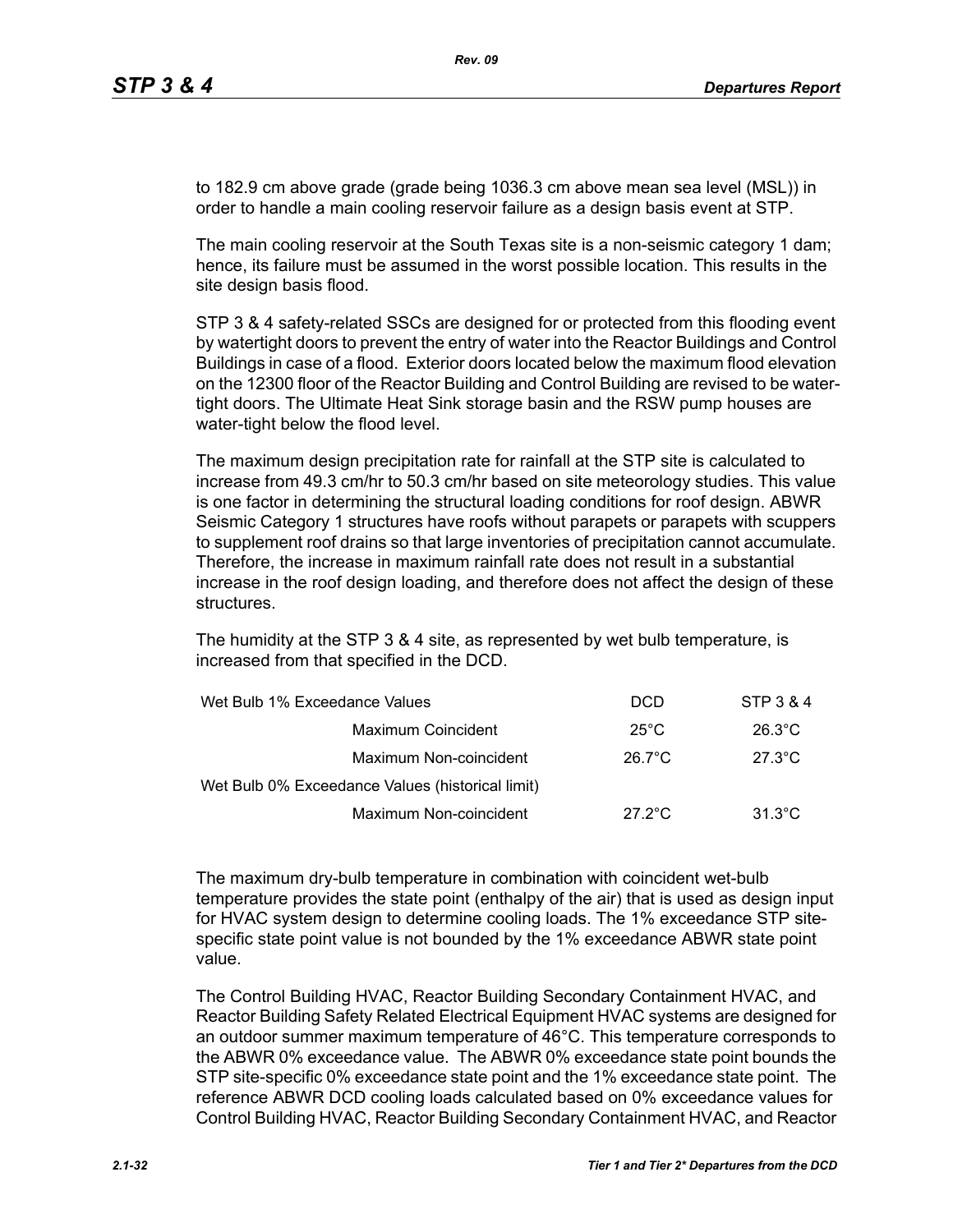Building Safety Related Electrical Equipment HVAC systems are bounding. Therefore, the change in 1% exceedance coincident wet bulb temperature has no adverse impact on these HVAC systems.

The Radwaste Building HVAC systems have been redesigned using STP site-specific ambient temperatures and the revised HVAC design is compliant with STP 3 & 4 Characteristics.

The maximum non-coincident wet-bulb temperature is used as input for short-term performance of cooling towers and evaporative coolers. In the case of STP 3 & 4, this value is an hourly data point. The site-specific maximum non-coincident wet-bulb temperatures on an hourly basis are not bounded by the reference ABWR site parameters. However, the calculated 30-day and 24-hour consecutive maximum noncoincident wet-bulb temperatures have been determined to be less than the reference ABWR DCD non-coincident hourly value. The UHS cooling tower long-term cumulative evaporation for the postulated LOCA case has been evaluated using the STP site-specific worst-case 30 consecutive day weather data as discussed in Tier 2 FSAR Section 9.2.5.5.1. The UHS basin water temperature has been evaluated using the worst one-day (24 hour) weather data. Thus, the 0% exceedance and 1% exceedance values for non coincident wet-bulb temperatures not being bounded have no adverse impact on the STP 3 & 4 UHS analysis.

As documented in Subsections 2.5S.4.4 and 2.5S.4.7, the shear wave velocity at STP 3 & 4 site varies both horizontally in a soil stratum and vertically with elevation, and is lower than the 1,000 ft/sec minimum stated in the DCD. A site specific soilstructure interaction (SSI) analysis has been performed using the measured values of shear wave velocity, with appropriate variation to represent the variability at the site, and site specific SSE, to demonstrate that the results of the site-specific SSI are bounded by the standard plant results included in the DCD. This SSI analysis is described in Appendix 3A.

The liquefaction evaluation documented in Section 2.5S.4.8 uses the measured shear wave velocities, therefore, the results are applicable to STP 3&4 site. At-rest lateral earth pressure in non-yielding walls of structures with deep foundations such as the Reactor and Control Buildings will be determined using the method described in Reference 2.5S.4-62. In this method, the at-rest seismic lateral earth pressure computation will utilize site-specific shear wave velocity. The impact of site-specific shear wave velocity on the design of exterior walls of these structures is expected to be insignificant because their designs are controlled by the combination of requirements for in-plane and out-of-plane loads. The at-rest seismic lateral pressure only affects the out-of-plane load. Also, the at-rest pressure includes effect of hydrostatic load, surcharge load etc, in addition to the dynamic pressure caused by the earthquake.

The foundation spring constants for mat design are based on settlement calculations. In the development of settlement estimates, the representative shear wave velocity value for intervals within a soil column is only one input used in the derivation of the elastic modulus for layers within that column. Since this derived elastic modulus value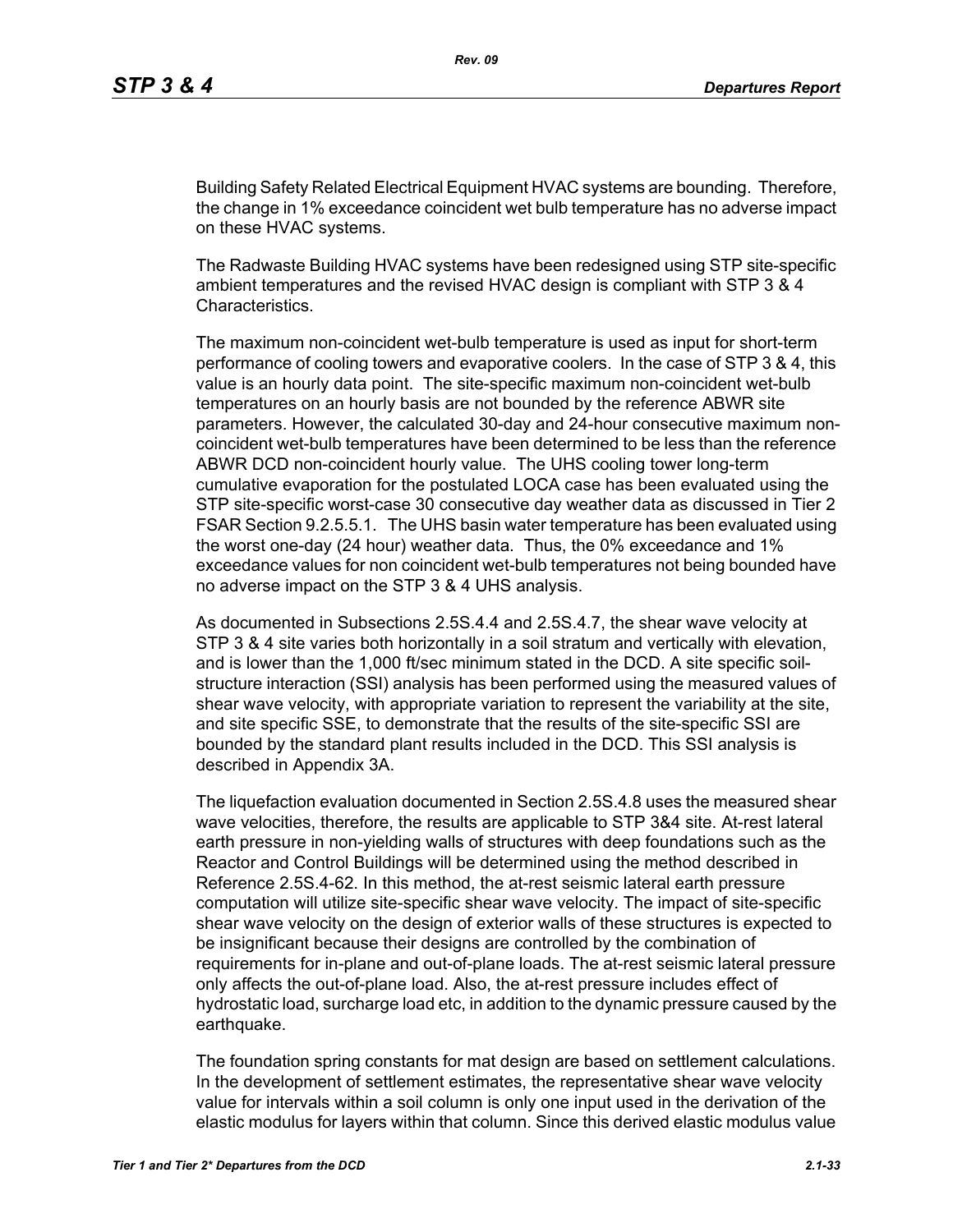is first adjusted for strain and then weighted with estimated values derived from either SPT tests (for granular material) or undrained shear strength tests (for cohesive soils) the effect of variability of shear wave velocity upon settlement calculations is significantly attenuated.

Impact of shear wave velocity on foundation spring constants and mat design is described in Section 3H.1.5.2 where it is concluded that the standard ABWR mat design is adequate for the STP site.

#### **Evaluation Summary**

These changes establish an equivalent level of site reliability and performance as described in the DCD.

This departure was evaluated per Section VIII.A.4 of Appendix A to 10 CFR Part 52, which requires that 1) the design change will not result in a significant decrease in the level of safety otherwise provided by the design; 2) the exemption is authorized by law, will not present an undue risk to the public health and safety, and is consistent with the common defense and security; 3) special circumstances are present as specified in 10 CFR 50.12(a)(2); and 4) the special circumstances outweigh any decrease in safety that may result from the reduction in standardization caused by the exemption. As shown below, each of these four criteria are satisfied.

- (1) As discussed above, the design change will maintain the level of safety otherwise provided by the design.
- (2) The exemption is not inconsistent with the Atomic Energy Act or any other statute and therefore is authorized by law. As discussed above, the design change will not present an undue risk to the public health and safety. The design change does not relate to the common defense and security.
- (3) Special circumstances are present as specified in 10 CFR 50.12(a)(2). Specifically, the remedial measure of water-tight doors provides a net increase in public safety relative to the design specified in the DCD, satisfying special circumstance (iv). Additionally, the changes qualify for special circumstance (ii) in that the changes are intended to accomplish the underlying purpose of the DCD, namely to ensure that the design is able to withstand natural phenomena. Further, special circumstance (vi) is present in that material circumstances not considered during the ABWR certification was granted in location and meteorological history analysis techniques. Given the need for power in Texas, it is in the public interest to allow construction of additional reactors at the STP site.
- (4) The special circumstances outweigh any decrease in safety that may result from the reduction in standardization caused by the exemption. Specifically, the design change of adding water-tight exterior doors represents an improvement in safety, and does not affect the configuration of the plant or the manner in which the plant is operated. Therefore, the reduction in standardization resulting from the change should not adversely affect safety.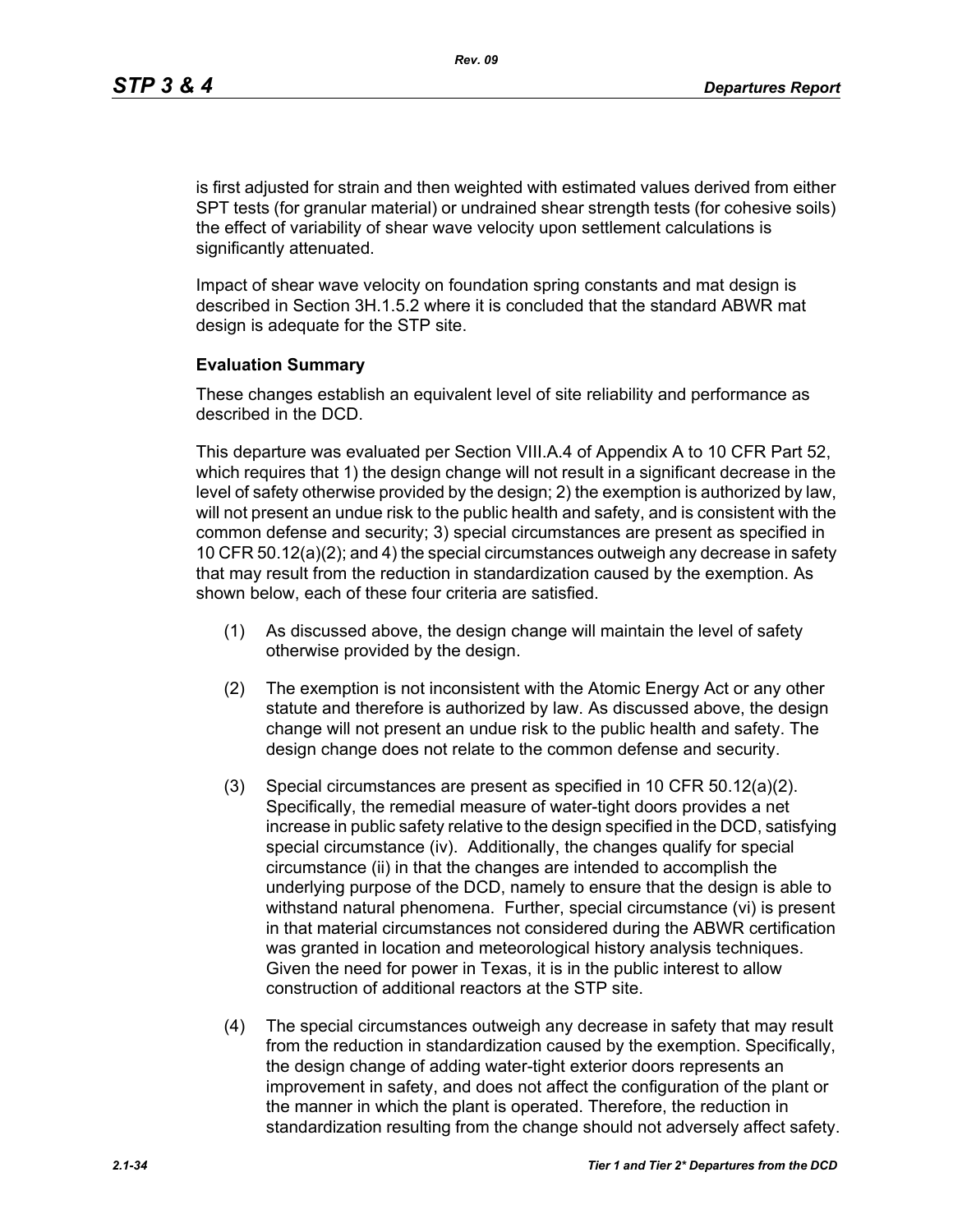As demonstrated above, this exemption complies with the requirements in Section VIII.A.4 of Appendix A to 10 CFR Part 52. Therefore, STPNOC requests that the NRC approve this exemption.

# **STD DEP 1.8-1, Tier 2\* Codes, Standards, and Regulatory Guide Edition Changes**

## **Description**

Tier 2, Table 1.8-20 lists reference ABWR DCD compliance with NRC regulatory guides. Table 1.8-21 lists applicability of industry codes and standards. This departure identifies Tier 2\* items on these two tables that are being updated to more current revisions/editions. Those Tier 2 items that are explicitly revised in the COLA or require change due to changes in the Tier 2\* items are also included.

Newer revisions of selected instrumentation and control-related Regulatory Guides are adopted to ensure more recent industry design and construction practices are used.

IEEE 603 "Standard Criteria for Safety Systems for Nuclear Generating Stations" is updated to the 1991 version. Newer editions of other selected instrumentation and control-related industry codes and standards are adopted. These editions of the standards are currently endorsed by the NRC.

Mil-Specs and other industry standards for electromagnetic inference analysis and control are updated to more current versions as this field has advanced considerably since certification.

Current approved ASME code cases per Regulatory Guide 1.84, "Design and Fabrication Code Case," Revision 33, dated 8/05 may be used in the future. With this update, Regulatory Guide 1.85, "Materials Code Case Acceptability, ASME Section III, Division 1" on ASME material code cases is obsolete and has been deleted as it is now incorporated into Revision 33 of R.G. 1.84.

ASME/ANSI OM Codes for functional testing of piping systems are updated to more current versions as this field has advanced considerably since certification. Specifically ANSI OM3 is updated to ASME-OM-S/G-2007 and ASME/ANSI OMa is updated to ASME OM Code-2004 subsections ISTA, ISTB, ISTC and Appendix I.

The American Concrete Institute code ACI 349 is updated to the 1997 edition. The ASME Section III Division 2 is updated to the 2001 edition with 2003 Addenda. These combined recognize advances in earthquake engineering and allows efficient use of modularization during construction. Note that ASME Section III Division 1 for piping is not changed from the 1989 edition. This departure also updates Tier 2 to refer to Regulatory Guides 1.136, "Materials, Construction, and Testing of Concrete Containments," Revision 3, dated 3/07, and Regulatory Guide1.142, "Safety-Related Concrete Structures for Nuclear Power Plants" to Revision 2, dated 11/01 and adds Regulatory Guide 1.199, "Anchorage Components and Structural Supports in Concrete", Rev. 0, dated 11/03. With addition of this Regulatory Guide, Table 3.8-10 is no longer required and is, therefore, deleted. Also, this departure updates Tier 2 to refer to the 2006 International Building Code (IBC), deleting the 1991 Uniform Building